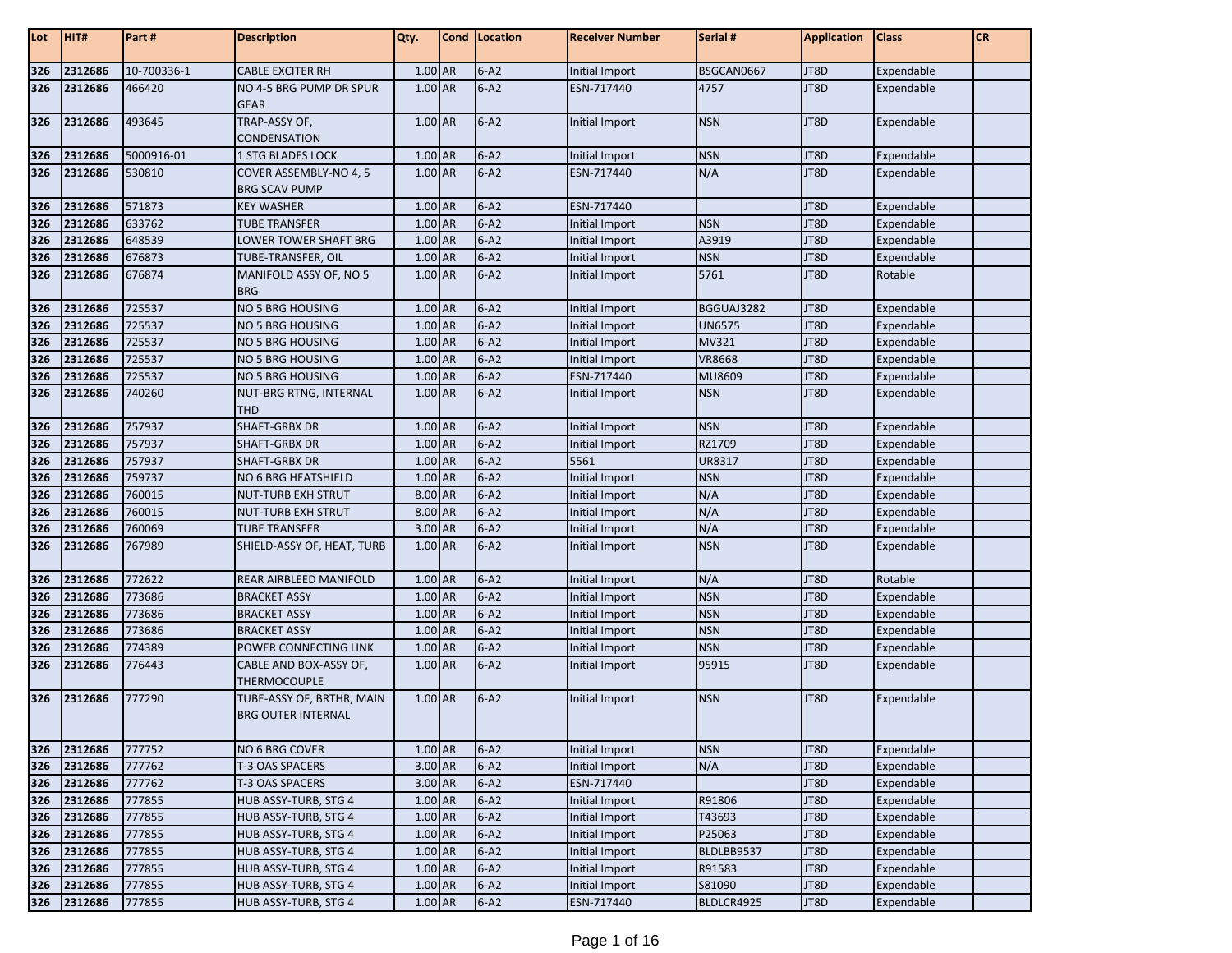| Lot | HIT#    | Part#      | <b>Description</b>                          | Qty.      |                 | <b>Cond</b> Location | <b>Receiver Number</b> | Serial #   | <b>Application</b> | <b>Class</b> | <b>CR</b> |
|-----|---------|------------|---------------------------------------------|-----------|-----------------|----------------------|------------------------|------------|--------------------|--------------|-----------|
| 326 | 2312686 | 778939     | <b>NO 3 BRG SHIELD ASSY</b>                 | 1.00 AR   |                 | $6 - A2$             | Initial Import         | <b>NSN</b> | JT8D               | Expendable   |           |
| 326 | 2312686 | 790312     | <b>PRBC VALVE</b>                           |           | 1.00 BENCH 6-A2 |                      | 6745                   | 6152537    | JT8D               | Rotable      |           |
| 326 | 2312686 | 792704     | COVER-ASSY OF, BOSS INSTM                   | 1.00 AR   |                 | $6 - A2$             | Initial Import         | N/A        | JT8D               | Expendable   |           |
| 326 | 2312686 | 794418     | SUPPORT, ASSY NO.1 BRG                      | 1.00 AR   |                 | $6 - A2$             | Initial Import         | <b>NSN</b> | JT8D               | Expendable   |           |
| 326 | 2312686 | 798841     | SUPPORT-ASSY OF, TURB<br><b>STATOR</b>      | 1.00 AR   |                 | $6 - A2$             | Initial Import         | TZ7692     | JT8D               | Expendable   |           |
| 326 | 2312686 | 799216     | TIEROD-FR COMPR                             | 32.00 AR  |                 | $6 - A2$             | Initial Import         | N/A        | JT8D               | Expendable   |           |
| 326 | 2312686 | 799217     | TIEROD-FR COMPR                             | 24.00 AR  |                 | $6 - A2$             | Initial Import         | N/A        | JT8D               | Expendable   |           |
| 326 | 2312686 | 799218     | <b>FRONT COMPRESSOR</b><br><b>TIERODS</b>   | 24.00 AR  |                 | $6 - A2$             | Initial Import         | N/A        | JT8D               | Expendable   |           |
| 326 | 2312686 | 799218     | <b>FRONT COMPRESSOR</b><br><b>TIERODS</b>   | 24.00 AR  |                 | $6 - A2$             | Initial Import         | N/A        | JT8D               | Expendable   |           |
| 326 | 2312686 | 799218     | <b>FRONT COMPRESSOR</b><br><b>TIERODS</b>   | 24.00 AR  |                 | $6 - A2$             | Initial Import         | N/A        | JT8D               | Expendable   |           |
| 326 | 2312686 | 799218     | <b>FRONT COMPRESSOR</b><br><b>TIERODS</b>   | 23.00 AR  |                 | $6 - A2$             | Initial Import         | N/A        | JT8D               | Expendable   |           |
| 326 | 2312686 | 800145     | SHIELD-ASSY OF, HEAT, NO 4<br><b>BRG</b>    | 1.00 AR   |                 | $6 - A2$             | Initial Import         | <b>NSN</b> | JT8D               | Expendable   |           |
| 326 | 2312686 | 805770     | <b>SUPPORT ASSY-FR ACCY</b>                 | 1.00 AR   |                 | $6 - A2$             | Initial Import         | N/A        | JT8D               | Expendable   |           |
| 326 | 2312686 | 805770     | <b>SUPPORT ASSY-FR ACCY</b>                 | $1.00$ AR |                 | $6 - A2$             | 6748                   | BRMPAA0052 | JT8D               | Expendable   |           |
| 326 | 2312686 | 806797     | TEE-ASSY OF, TUBE                           | 1.00 AR   |                 | $6 - A2$             | Initial Import         | <b>NSN</b> | JT8D               | Expendable   |           |
| 326 | 2312686 | 806797     | TEE-ASSY OF, TUBE                           | 1.00 AR   |                 | $6 - A2$             | Initial Import         | <b>NSN</b> | JT8D               | Expendable   |           |
| 326 | 2312686 | 810493     | STOP-EXIT GUIDE VANE CASE                   | 7.00 AR   |                 | $6 - A2$             | Initial Import         | N/A        | JT8D               | Expendable   |           |
| 326 | 2312686 | 810493     | STOP-EXIT GUIDE VANE CASE                   | 7.00 AR   |                 | $6-A2$               | Initial Import         | N/A        | JT8D               | Expendable   |           |
| 326 | 2312686 | 810493     | <b>STOP-EXIT GUIDE VANE CASE</b>            | 7.00 AR   |                 | $6 - A2$             | Initial Import         | N/A        | JT8D               | Expendable   |           |
| 326 | 2312686 | 815723-01  | SHIELD-ASSY OF, HEAT, NO 4<br><b>BRG</b>    | 1.00 AR   |                 | $6 - A2$             | Initial Import         | <b>NSN</b> | JT8D               | Expendable   |           |
| 326 | 2312686 | 815723-01  | SHIELD-ASSY OF, HEAT, NO 4<br><b>BRG</b>    | 1.00 AR   |                 | $6 - A2$             | Initial Import         | <b>NSN</b> | JT8D               | Expendable   |           |
| 326 | 2312686 | 815723-01  | SHIELD-ASSY OF, HEAT, NO 4<br><b>BRG</b>    | 1.00 AR   |                 | $6 - A2$             | Initial Import         | <b>NSN</b> | JT8D               | Expendable   |           |
| 326 | 2312686 | 815723-01  | SHIELD-ASSY OF, HEAT, NO 4<br><b>BRG</b>    | 1.00 AR   |                 | $6 - A2$             | Initial Import         | <b>NSN</b> | JT8D               | Expendable   |           |
| 326 | 2312686 | 815723-01  | SHIELD-ASSY OF, HEAT, NO 4<br><b>BRG</b>    | 1.00 AR   |                 | $6 - A2$             | Initial Import         | <b>NSN</b> | JT8D               | Expendable   |           |
| 326 | 2312686 | 819058     | DIFF FAN DUCT FAIRING                       | 1.00 AR   |                 | $6 - A2$             | ESN-717440             | N/A        | JT8D               | Expendable   |           |
| 326 | 2312686 | 819059     | RIGHT IGNITER PLUG FAIRING                  | 1.00 AR   |                 | $6 - A2$             | Initial Import         | <b>NSN</b> | JT8D               | Expendable   |           |
| 326 | 2312686 | 820396     | TUBE-ASSY OF, TRANSFER,<br><b>SEAL RING</b> | $2.00$ AR |                 | $6 - A2$             | Initial Import         | N/A        | JT8D               | Expendable   |           |
| 327 | 2312687 | 440776     | NO 4 1/2 BRG INN RACE RTNG<br>NUT           | 1.00 AR   |                 | $6 - A3$             | ESN-717440             | 33077      | JT8D               | Expendable   |           |
| 327 | 2312687 | 453779     | NO 4 BRG INN. RACE RTNG<br><b>NUT</b>       | 1.00 AR   |                 | $6-A3$               | ESN-717440             | N/A        | JT8D               | Expendable   |           |
| 327 | 2312687 | 481136CLN  | SPACER REAR COMP DRIVE                      | 1.00 AR   |                 | $6 - A3$             | ESN-717440             | N/A        | JT8D               | Expendable   |           |
| 327 | 2312687 | 5000027-01 | <b>GRBX DRIVE COUPLING</b>                  | 1.00 AR   |                 | $6 - A3$             | Initial Import         | <b>NSN</b> | JT8D               | Expendable   |           |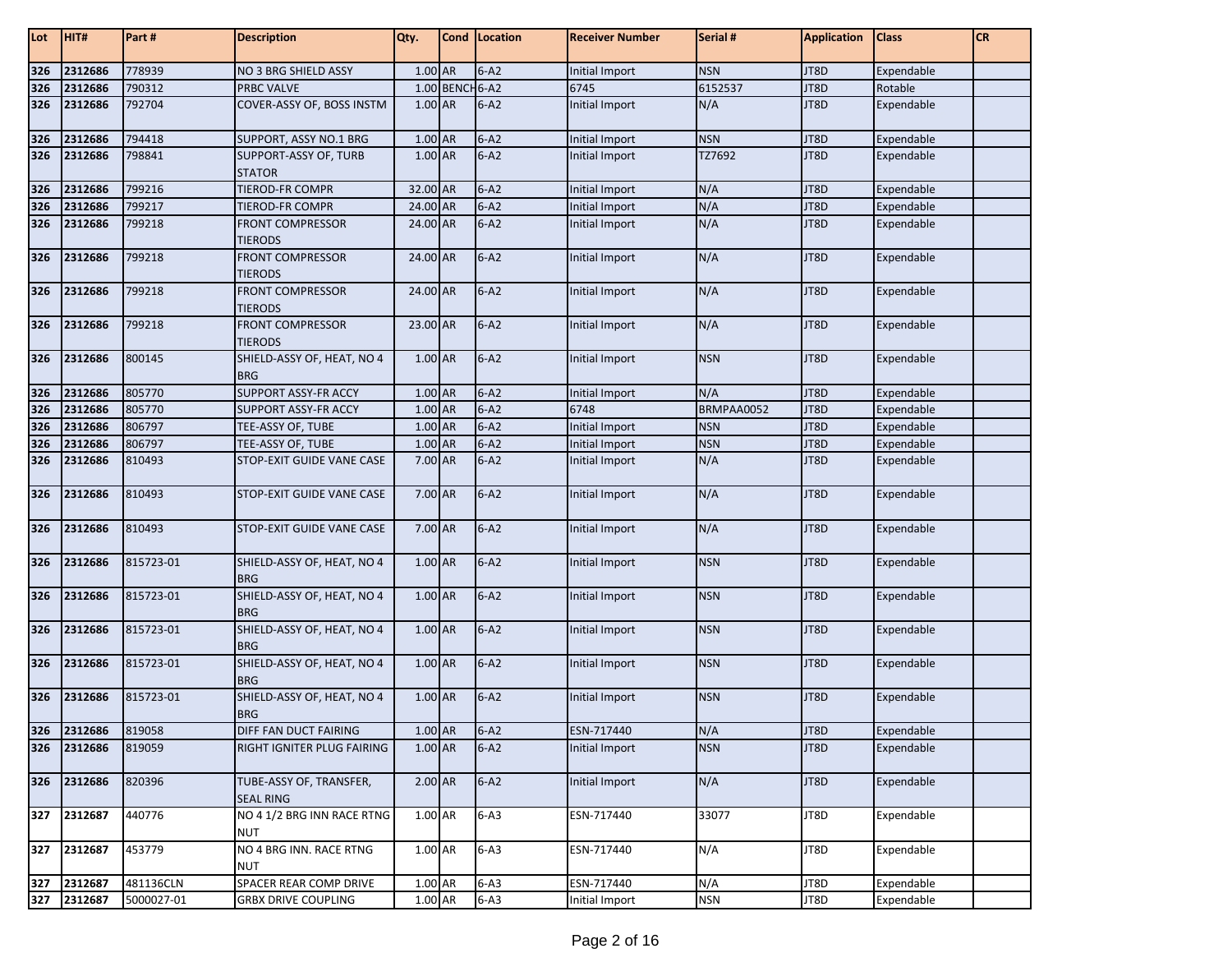| Lot | HIT#        | Part#      | <b>Description</b>                          | Qty.      | Cond Location | <b>Receiver Number</b> | Serial #   | <b>Application</b> | <b>Class</b> | <b>CR</b> |
|-----|-------------|------------|---------------------------------------------|-----------|---------------|------------------------|------------|--------------------|--------------|-----------|
|     |             |            |                                             |           |               |                        |            |                    |              |           |
| 327 | 2312687     | 5000027-02 | <b>COUPLING GRBX DR</b>                     | $1.00$ AR | $6 - A3$      | Initial Import         | <b>NSN</b> | JT8D               | Expendable   |           |
| 327 | 2312687     | 5000027-03 | <b>COUPLING GRBX DR</b>                     | 1.00 AR   | $6 - A3$      | Initial Import         | <b>NSN</b> | JT8D               | Expendable   |           |
| 327 | 2312687     | 5001791-01 | CC OUTER REAR CASE                          | 1.00 AR   | $6 - A3$      | Initial Import         | BJNBAJ4906 | JT8D               | Expendable   |           |
| 327 | 2312687     | 5003662-01 | GEAR-ASSY, OF SPUR, FR ACCY<br><b>DRIVE</b> | 1.00 AR   | $6 - A3$      | Initial Import         | <b>NSN</b> | JT8D               | Expendable   |           |
| 327 | 2312687     | 5003662-01 | GEAR-ASSY, OF SPUR, FR ACCY<br><b>DRIVE</b> | 1.00 AR   | $6 - A3$      | Initial Import         | <b>NSN</b> | JT8D               | Expendable   |           |
| 327 | 2312687     | 5003662-01 | GEAR-ASSY, OF SPUR, FR ACCY<br><b>DRIVE</b> | 1.00 AR   | $6 - A3$      | ESN-717440             | N/A        | JT8D               | Expendable   |           |
| 327 | 2312687     | 5003950-01 | RING-ASSY OF, SEAL, NO 4<br><b>BRG</b>      | 1.00 AR   | $6 - A3$      | Initial Import         | <b>NSN</b> | JT8D               | Expendable   |           |
| 327 | 2312687     | 5003950-01 | RING-ASSY OF, SEAL, NO 4<br><b>BRG</b>      | 1.00 AR   | $6 - A3$      | Initial Import         | <b>NSN</b> | JT8D               | Expendable   |           |
| 327 | 2312687     | 5003950-01 | RING-ASSY OF, SEAL, NO 4<br><b>BRG</b>      | 1.00 AR   | $6 - A3$      | Initial Import         | <b>NSN</b> | JT8D               | Expendable   |           |
| 327 | 2312687     | 5003950-01 | RING-ASSY OF, SEAL, NO 4<br><b>BRG</b>      | 1.00 AR   | $6 - A3$      | 3787                   | 32328      | JT8D               | Expendable   |           |
| 327 | 2312687     | 5004021-01 | NO 4 BRG AIR SEAL                           | 1.00 AR   | $6-A3$        | ESN-717440             | BA25280    | JT8D               | Expendable   |           |
| 327 | 2312687     | 5005671-01 | C-1.5 DUCT                                  | 1.00 AR   | $6 - A3$      | Initial Import         | BKKTAH0154 | JT8D               | Expendable   |           |
| 327 | 2312687     | 503935     | <b>NUT-LOCK</b>                             | 1.00 AR   | $6-A3$        | ESN-717440             | 8876       | JT8D               | Expendable   |           |
| 327 | 2312687     | 525960     | SPACER-SEAL                                 | 1.00 AR   | $6 - A3$      | ESN-717440             | N/A        | JT8D               | Expendable   |           |
| 327 | 2312687     | 525961     | <b>SPACER SEAL</b>                          | 1.00 AR   | $6 - A3$      | ESN-717440             | PXK1122526 | JT8D               | Expendable   |           |
| 327 | 2312687     | 525962     | SPACER-SEAL                                 | 1.00 AR   | $6 - A3$      | ESN-717440             | N/A        | JT8D               | Expendable   |           |
| 327 | 2312687     | 538946     | LOCK-NO 4 1/2 BRG                           | 1.00 AR   | $6 - A3$      | ESN-717440             | 9125       | JT8D               | Expendable   |           |
| 327 | 2312687     | 538948     | NUT-BRG RTNG, EXT THD<br>4.375-16-LH-X1.542 | 1.00 AR   | $6-A3$        | ESN-717440             | N/A        | JT8D               | Expendable   |           |
| 327 | 2312687     | 538949     | NO 4 1/2 BRG SEAL LINER<br>SPACER           | 1.00 AR   | $6 - A3$      | ESN-717440             | 9F         | JT8D               | Expendable   |           |
| 327 | 2312687     | 547640     | LOCK-TURB SHAFT CPLG                        | 1.00 AR   | $6 - A3$      | ESN-717440             | 30534      | JT8D               | Expendable   |           |
| 327 | 2312687     | 547650     | SPACER-NO 4 1/2 BRG                         | 1.00 AR   | $6 - A3$      | ESN-717440             | ATAT045    | JT8D               | Expendable   |           |
| 327 | 2312687     | 648539     | LOWER TOWER SHAFT BRG                       | 1.00 AR   | $6-A3$        | Initial Import         | SA01AH3368 | JT8D               | Expendable   |           |
| 327 | 2312687     | 648539     | LOWER TOWER SHAFT BRG                       | 1.00 AR   | $6 - A3$      | Initial Import         | A4220      | JT8D               | Expendable   |           |
| 327 | 2312687     | 648539     | LOWER TOWER SHAFT BRG                       | 1.00 AR   | $6-A3$        | Initial Import         | A1521      | JT8D               | Expendable   |           |
| 327 | 2312687     | 650520     | BEARING-BALL GRBX DRIVE<br>LOWER            | 1.00 AR   | $6 - A3$      | 2982                   | K2195      | JT8D               | Expendable   |           |
| 327 | 2312687     | 676900     | NO 5 BRG OUTER RTNG NUT                     | 1.00 AR   | $6 - A3$      | ESN-717440             | ATAT25     | JT8D               | Expendable   |           |
| 327 | 2312687     | 711224     | NO 5 BRG DAMPER                             | 1.00 AR   | $6 - A3$      | Initial Import         | <b>NSN</b> | JT8D               | Expendable   |           |
| 327 | 2312687     | 711224     | <b>NO 5 BRG DAMPER</b>                      | 1.00 AR   | $6 - A3$      | Initial Import         | <b>NSN</b> | JT8D               | Expendable   |           |
|     | 327 2312687 | 711224     | <b>NO 5 BRG DAMPER</b>                      | 1.00 AR   | $6 - A3$      | Initial Import         | 44         | JT8D               | Expendable   |           |
| 327 | 2312687     | 711224     | NO 5 BRG DAMPER                             | 1.00 AR   | $6 - A3$      | Initial Import         | JAT-3524   | JT8D               | Expendable   |           |
| 327 | 2312687     | 711224     | NO 5 BRG DAMPER                             | 1.00 AR   | $6 - A3$      | Initial Import         | <b>NSN</b> | JT8D               | Expendable   |           |
| 327 | 2312687     | 711224     | <b>NO 5 BRG DAMPER</b>                      | 1.00 AR   | $6 - A3$      | Initial Import         | <b>NSN</b> | JT8D               | Expendable   |           |
| 327 | 2312687     | 711224     | NO 5 BRG DAMPER                             | 1.00 AR   | $6 - A3$      | ESN-717440             | ATAT001-5  | JT8D               | Expendable   |           |
| 327 | 2312687     | 725537     | NO 5 BRG HOUSING                            | 1.00 AR   | $6 - A3$      | Initial Import         | PU6651     | JT8D               | Expendable   |           |
| 327 | 2312687     | 728981     | SPACER-SEAL                                 | 1.00 AR   | $6 - A3$      | ESN-717440             | 5657       | JT8D               | Expendable   |           |
| 327 | 2312687     | 738175     | NO 5 BEARING                                | 1.00 AR   | $6-A3$        | Initial Import         | 9262       | JT8D               | Expendable   |           |
| 327 | 2312687     | 738175     | <b>NO 5 BEARING</b>                         | 1.00 AR   | $6 - A3$      | ESN-717440             | BGGUAL1084 | JT8D               | Expendable   |           |
| 327 | 2312687     | 738181     | NO 6 BEARING                                | 1.00 AR   | $6 - A3$      | Initial Import         | 8604       | JT8D               | Expendable   |           |
| 327 | 2312687     | 738181     | NO 6 BEARING                                | 1.00 AR   | $6 - A3$      | Initial Import         | 8411       | JT8D               | Expendable   |           |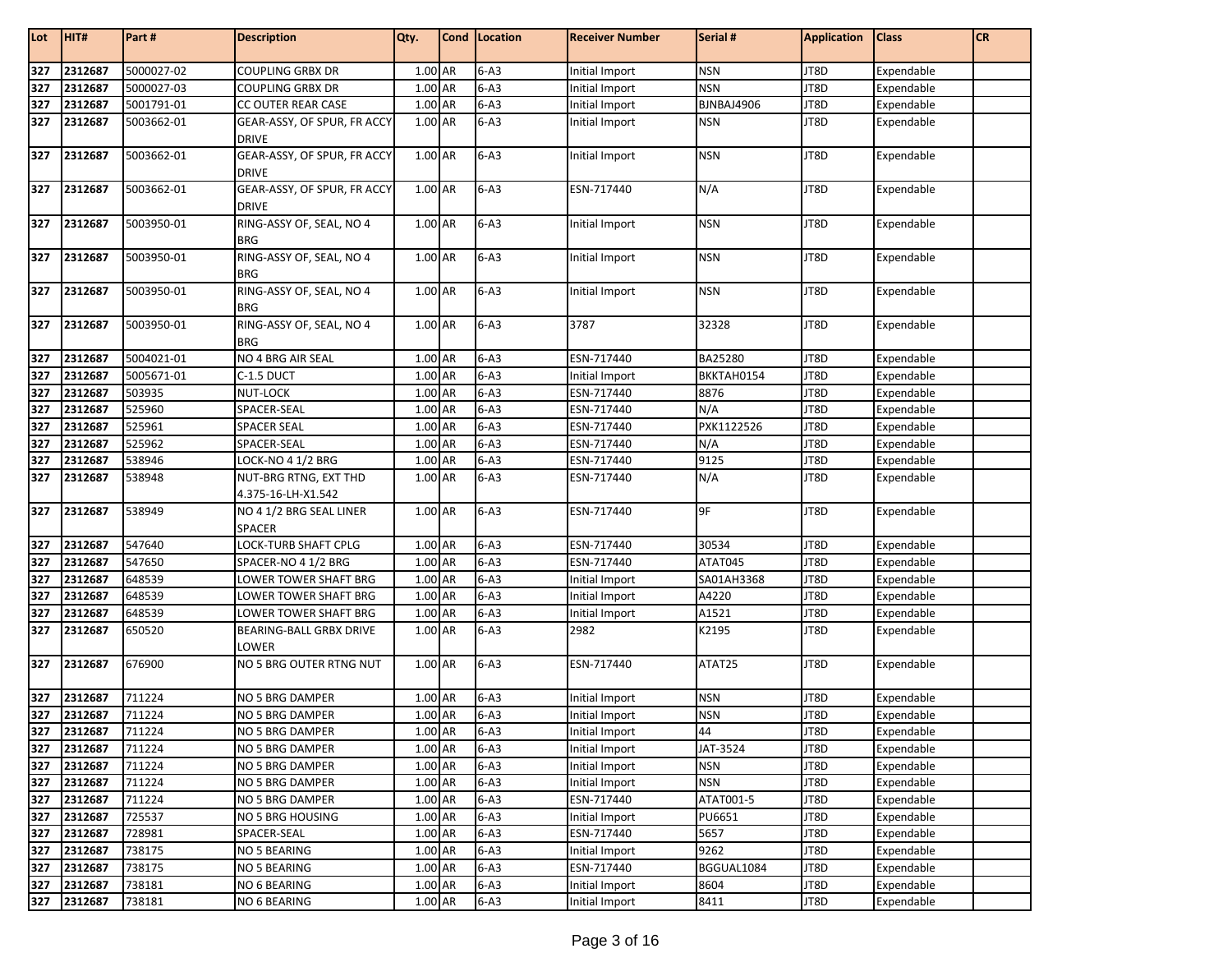| Lot        | HIT#               | Part#            | <b>Description</b>                   | Qty.               | Cond   Location      | <b>Receiver Number</b>           | Serial #                 | <b>Application</b> | <b>Class</b>             | <b>CR</b> |
|------------|--------------------|------------------|--------------------------------------|--------------------|----------------------|----------------------------------|--------------------------|--------------------|--------------------------|-----------|
| 327        | 2312687            | 739483           | NO 3 BEARING                         | $1.00$ AR          | $6 - A3$             | Initial Import                   | 5126                     | JT8D               | Expendable               |           |
| 327        | 2312687            | 739483           | NO 3 BEARING                         | 1.00 AR            | $6 - A3$             | Initial Import                   | 8811                     | JT8D               | Expendable               |           |
| 327        | 2312687            | 739483           | <b>NO 3 BEARING</b>                  | $1.00$ AR          | $6 - A3$             | Initial Import                   | 9033                     | JT8D               | Expendable               |           |
| 327        | 2312687            | 739483           | <b>NO 3 BEARING</b>                  | 1.00 AR            | $6 - A3$             | Initial Import                   | 8933                     | JT8D               | Expendable               |           |
| 327        | 2312687            | 739483           | <b>NO 3 BEARING</b>                  | 1.00 AR            | $6 - A3$             | Initial Import                   | 4674                     | JT8D               | Expendable               |           |
| 327        | 2312687            | 740260           | NUT-BRG RTNG, INTERNAL               | 1.00 AR            | $6 - A3$             | ESN-717440                       | 0125                     | JT8D               | Expendable               |           |
|            |                    |                  | <b>THD</b>                           |                    |                      |                                  |                          |                    |                          |           |
| 327        | 2312687            | 740263           | NO 1 BRG STOP                        | 1.00 AR            | $6 - A3$             | ESN-717440                       | N/A                      | JT8D               | Expendable               |           |
| 327        | 2312687            | 757969           | NO 3 BRG OUT RACE RTNG               | 1.00 AR            | $6 - A3$             | Initial Import                   | <b>NSN</b>               | JT8D               | Expendable               |           |
|            |                    | 757969           | <b>NUT</b>                           |                    | $6 - A3$             |                                  | <b>NSN</b>               | JT8D               | Expendable               |           |
| 327        | 2312687            |                  | NO 3 BRG OUT RACE RTNG<br><b>NUT</b> | 1.00 AR            |                      | Initial Import                   |                          |                    |                          |           |
| 327        | 2312687            | 757969           | NO 3 BRG OUT RACE RTNG               | 1.00 AR            | $6 - A3$             | Initial Import                   | <b>NSN</b>               | JT8D               | Expendable               |           |
|            |                    |                  | <b>NUT</b>                           |                    |                      |                                  |                          |                    |                          |           |
| 327        | 2312687            | 757969           | NO 3 BRG OUT RACE RTNG<br><b>NUT</b> | 1.00 AR            | $6-A3$               | Initial Import                   | <b>NSN</b>               | JT8D               | Expendable               |           |
| 327        | 2312687            | 758280           | NO 1 BRG SEAL SEAT                   | 1.00 AR            | $6 - A3$             | Initial Import                   | C5291                    | JT8D               | Expendable               |           |
| 327        | 2312687            | 758280           | NO 1 BRG SEAL SEAT                   | 1.00 AR            | $6-A3$               | Initial Import                   | 7839                     | JT8D               | Expendable               |           |
| 327        | 2312687            | 758280           | NO 1 BRG SEAL SEAT                   | 1.00 AR            | $6 - A3$             | ESN-717440                       | N/A                      | JT8D               | Expendable               |           |
| 327        | 2312687            | 758309           | NO 1 BRG SEAL ASSY                   | 1.00 AR            | $6 - A3$             | Initial Import                   | N/A                      | JT8D               | Expendable               |           |
| 327        | 2312687            | 759747           | NO 6 BRG SCAV PUMP SPUR              | 1.00 AR            | $6 - A3$             | ESN-717440                       | N/A                      | JT8D               | Expendable               |           |
|            |                    |                  | <b>GEARSHAFT</b>                     |                    |                      |                                  |                          |                    |                          |           |
| 327        | 2312687            | 761799           | RING-SEALING, NO 1 BRG               | 1.00 AR            | $6 - A3$             | Initial Import                   | <b>NSN</b>               | JT8D               | Expendable               |           |
| 327        | 2312687            | 761799           | RING-SEALING, NO 1 BRG               | 1.00 AR            | $6 - A3$             | Initial Import                   | <b>NSN</b>               | JT8D               | Expendable               |           |
| 327        | 2312687            | 766342           | <b>VALVE ASSY-FUEL</b>               | 1.00 AR            | $6 - A3$             | Initial Import                   | 6156977                  | JT8D               | Rotable                  |           |
|            |                    |                  | PRESSURIZING AND DUMP                |                    |                      |                                  |                          |                    |                          |           |
| 327        | 2312687            | 770627           | NO 4 BEARING DUPLEX                  | 1.00 AR            | $6 - A3$             | ESN-717440                       | 1787-1-2                 | JT8D               | Expendable               |           |
| 327        | 2312687            | 771613           | NO 2 BRG SEAL SEAT                   | 1.00 AR            | $6-A3$               | Initial Import                   | 27                       | JT8D               | Expendable               |           |
| 327        | 2312687            | 771613           | NO 2 BRG SEAL SEAT                   | 1.00 AR            | $6 - A3$             | Initial Import                   | <b>NSN</b>               | JT8D               | Expendable               |           |
| 327        | 2312687            | 771619           | SEAL-NO 2 BRG                        | 1.00 AR            | $6 - A3$             | Initial Import                   | <b>NSN</b>               | JT8D               | Expendable               |           |
| 327        | 2312687<br>2312687 | 771619<br>771619 | SEAL-NO 2 BRG                        | 1.00 AR<br>1.00 AR | $6 - A3$<br>$6 - A3$ | Initial Import                   | <b>NSN</b><br><b>NSN</b> | JT8D<br>JT8D       | Expendable               |           |
| 327<br>327 | 2312687            | 771619           | SEAL-NO 2 BRG<br>SEAL-NO 2 BRG       | 1.00 AR            | $6 - A3$             | Initial Import<br>Initial Import | <b>NSN</b>               | JT8D               | Expendable<br>Expendable |           |
| 327        | 2312687            | 771619           | SEAL-NO 2 BRG                        | 1.00 AR            | $6-A3$               | Initial Import                   | <b>NSN</b>               | JT8D               | Expendable               |           |
| 327        | 2312687            | 771619           | SEAL-NO 2 BRG                        | 1.00 AR            | $6 - A3$             | Initial Import                   | <b>NSN</b>               | JT8D               | Expendable               |           |
| 327        | 2312687            | 771898           | NOZZLE-ASSY OF, NO 4 BRG             | 1.00 AR            | $6 - A3$             | Initial Import                   | N/A                      | JT8D               | Expendable               |           |
| 327        | 2312687            | 772626           | TUBE TRANSFER, SHORT                 | 2.00 AR            | $6 - A3$             | Initial Import                   | N/A                      | JT8D               | Expendable               |           |
| 327        | 2312687            | 776320           | <b>COVER INSTRUMENTATION</b>         | 2.00 AR            | $6 - A3$             | Initial Import                   | N/A                      | JT8D               | Expendable               |           |
|            |                    |                  | <b>BOSS</b>                          |                    |                      |                                  |                          |                    |                          |           |
| 327        | 2312687            | 776443           | CABLE AND BOX-ASSY OF,               | 1.00 AR            | $6 - A3$             | Initial Import                   | 202750                   | JT8D               | Expendable               |           |
|            |                    |                  | THERMOCOUPLE                         |                    |                      |                                  |                          |                    |                          |           |
| 327        | 2312687            | 776443           | CABLE AND BOX-ASSY OF,               | 1.00 AR            | $6-A3$               | Initial Import                   | 10170                    | JT8D               | Expendable               |           |
|            |                    |                  | THERMOCOUPLE                         |                    |                      |                                  |                          |                    |                          |           |
| 327        | 2312687            | 776633           | PACKING HOLDER NO 4 1/2              | 1.00 AR            | $6 - A3$             | Initial Import                   | <b>NSN</b>               | JT8D               | Expendable               |           |
|            |                    |                  | AND NO 6 BRG PRESS TUBE              |                    |                      |                                  |                          |                    |                          |           |
| 327        | 2312687            | 776730           | NO 2 BRG SEAL ASSY                   | 1.00 AR            | $6 - A3$             | Initial Import                   | <b>NSN</b>               | JT8D               | Expendable               |           |
| 327        | 2312687            | 776730           | NO 2 BRG SEAL ASSY                   | 1.00 AR            | $6 - A3$             | Initial Import                   | <b>NSN</b>               | JT8D               | Expendable               |           |
| 327        | 2312687            | 777762           | T-3 OAS SPACERS                      | 1.00 AR            | $6 - A3$             | Initial Import                   | N/A                      | JT8D               | Expendable               |           |
|            | 327 2312687        | 777762           | T-3 OAS SPACERS                      | 1.00 AR            | $6 - A3$             | Initial Import                   | N/A                      | JT8D               | Expendable               |           |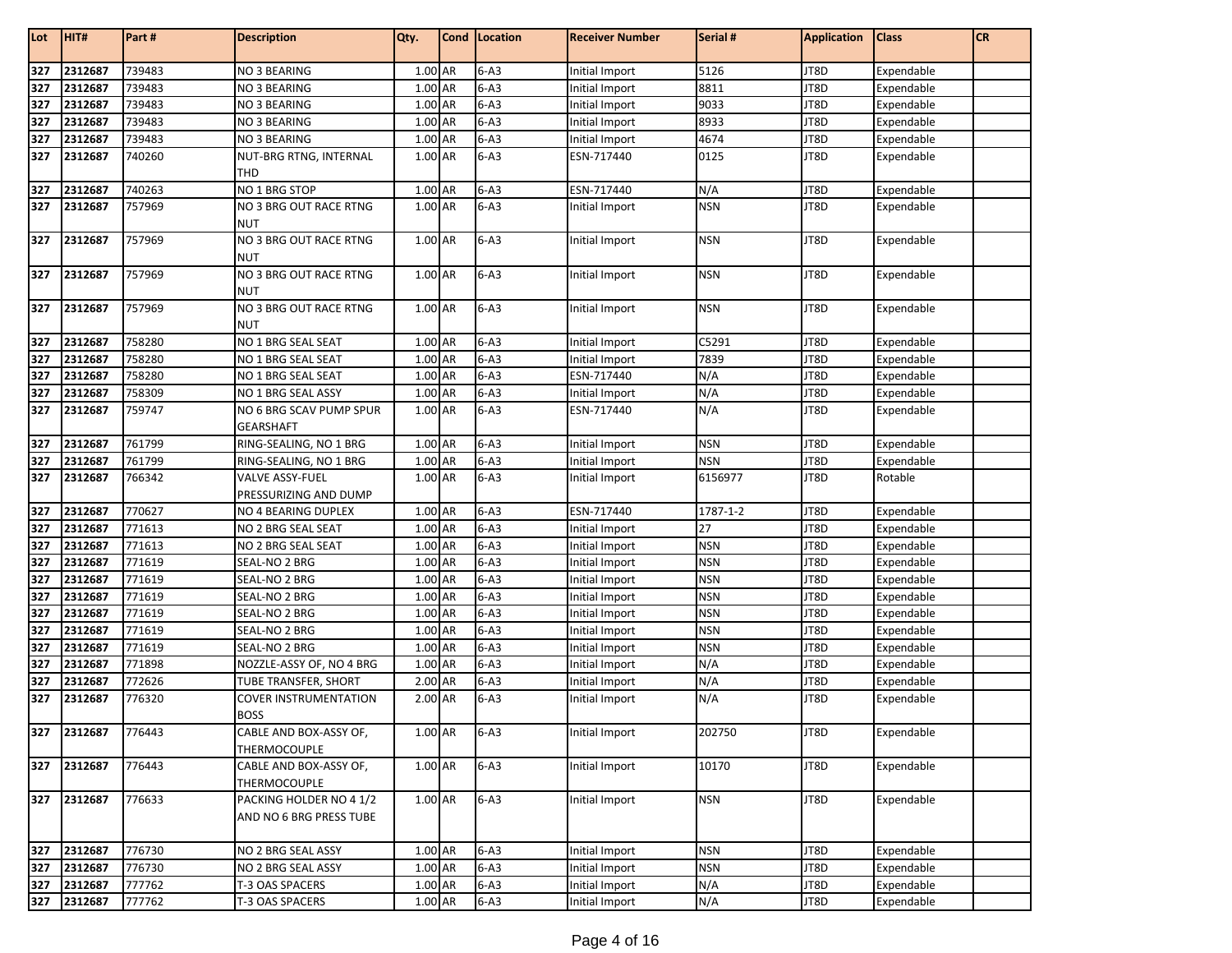| Lot              | HIT#    | Part#      | <b>Description</b>                 | Qty.    | Cond      | Location | <b>Receiver Number</b> | Serial #          | <b>Application</b> | <b>Class</b> | <b>CR</b> |
|------------------|---------|------------|------------------------------------|---------|-----------|----------|------------------------|-------------------|--------------------|--------------|-----------|
| 327              | 2312687 | 777855     | HUB ASSY-TURB, STG 4               | 1.00 AR |           | $6 - A3$ | Initial Import         | <b>NSN</b>        | JT8D               | Expendable   |           |
| 327              | 2312687 | 777855     | HUB ASSY-TURB, STG 4               | 1.00 AR |           | $6 - A3$ | Initial Import         | J24902            | JT8D               | Expendable   |           |
| 327              | 2312687 | 777855     | HUB ASSY-TURB, STG 4               | 1.00 AR |           | $6 - A3$ | <b>Initial Import</b>  | M66757            | JT8D               | Expendable   |           |
| 327              | 2312687 | 777855     | HUB ASSY-TURB, STG 4               | 1.00 AR |           | $6 - A3$ | Initial Import         | N040086           | JT8D               | Expendable   |           |
| 327              | 2312687 | 778870     | <b>FRONT TURBINE CASE</b>          | 1.00 AR |           | $6 - A3$ | Initial Import         | SH7583            | JT8D               | Expendable   |           |
| 327              | 2312687 | 778926     | SPACER-NO 6 BRG SEAL               | 1.00 AR |           | $6 - A3$ | ESN-717440             | ATAT726000        | JT8D               | Expendable   |           |
| 327              | 2312687 | 780322     | LINER ASSY OF, FRONT               | 1.00 AR |           | $6 - A3$ | Initial Import         | <b>NSN</b>        | JT8D               | Expendable   |           |
|                  |         |            | COMPRESSOR                         |         |           |          |                        |                   |                    |              |           |
| 327              | 2312687 | 780322     | LINER ASSY OF, FRONT<br>COMPRESSOR | 1.00 AR |           | $6 - A3$ | Initial Import         | <b>NSN</b>        | JT8D               | Expendable   |           |
| 327              | 2312687 | 798155     | T-2 INNER AIRSEAL                  | 1.00 AR |           | $6 - A3$ | Initial Import         | B432AA0035        | JT8D               | Expendable   |           |
| 327              | 2312687 | 801281     | <b>FAN EXIT FAIRING</b>            | 1.00 AR |           | $6 - A3$ | Initial Import         | $4 - 51$          | JT8D               | Expendable   |           |
| 327              | 2312687 | 803255     | NO 4 BRG SEAL ASSY                 | 1.00 AR |           | $6 - A3$ | <b>Initial Import</b>  | 20                | JT8D               | Expendable   |           |
| 327              | 2312687 | 803912     | PLATE-RTNG, NO 5 BRG               | 1.00 AR |           | $6 - A3$ | <b>Initial Import</b>  | <b>NSN</b>        | JT8D               | Expendable   |           |
| 327              | 2312687 | 803912     | PLATE-RTNG, NO 5 BRG               | 1.00 AR |           | $6 - A3$ | Initial Import         | <b>NSN</b>        | JT8D               | Expendable   |           |
| 327              | 2312687 | 803912     | PLATE-RTNG, NO 5 BRG               | 1.00 AR |           | $6 - A3$ | ESN-717440             | ATAT0001          | JT8D               | Expendable   |           |
| 327              | 2312687 | 803920     | SHIELD-ASSY OF, HEAT,              | 1.00 AR |           | $6 - A3$ | Initial Import         | <b>NSN</b>        | JT8D               | Expendable   |           |
|                  |         |            | OUTER, NO 4 AND 5 BRG              |         |           |          |                        |                   |                    |              |           |
| 327              | 2312687 | 805004     | NO 4 BRG SEAL SPACER               | 1.00 AR |           | $6 - A3$ | Initial Import         | <b>NSN</b>        | JT8D               | Expendable   |           |
| 327              | 2312687 | 805004     | NO 4 BRG SEAL SPACER               | 1.00 AR |           | $6 - A3$ | Initial Import         | <b>NSN</b>        | JT8D               | Expendable   |           |
| 327              | 2312687 | 805004     | NO 4 BRG SEAL SPACER               | 1.00 AR |           | $6 - A3$ | Initial Import         | <b>NSN</b>        | JT8D               | Expendable   |           |
| 327              | 2312687 | 805004     | NO 4 BRG SEAL SPACER               | 1.00 AR |           | $6 - A3$ | Initial Import         | A8073             | JT8D               | Expendable   |           |
| 327              | 2312687 | 805004     | NO 4 BRG SEAL SPACER               | 1.00    | AR        | $6 - A3$ | ESN-717440             | ATAT16            | JT8D               | Expendable   |           |
| 327              | 2312687 | 805005     | NO 4 BRG SEAL SEAT                 | 1.00 AR |           | $6 - A3$ | <b>Initial Import</b>  | <b>NSN</b>        | JT8D               | Expendable   |           |
| 327              | 2312687 | 805005     | NO 4 BRG SEAL SEAT                 | 1.00    | AR        | $6 - A3$ | <b>Initial Import</b>  | E7736             | JT8D               | Expendable   |           |
| 327              | 2312687 | 805005     | NO 4 BRG SEAL SEAT                 | 1.00    | <b>AR</b> | $6 - A3$ | Initial Import         | 43                | JT8D               | Expendable   |           |
| 327              | 2312687 | 805005     | NO 4 BRG SEAL SEAT                 | 1.00 AR |           | $6 - A3$ | Initial Import         | 24                | JT8D               | Expendable   |           |
| 327              | 2312687 | 805005     | NO 4 BRG SEAL SEAT                 | 1.00 AR |           | $6 - A3$ | Initial Import         | <b>NSN</b>        | JT8D               | Expendable   |           |
| 327              | 2312687 | 805169     | BAFFLE SET-NO 4 BRG                | 1.00    | AR        | $6 - A3$ | ESN-717440             | 614               | JT8D               | Expendable   |           |
| 327              | 2312687 | 805378     | REAR AIRBLEED MANIFOLD             | 1.00    | AR        | $6 - A3$ | Initial Import         | <b>NSN</b>        | JT8D               | Rotable      |           |
| 327              | 2312687 | 805777     | CASE ASSY OF COMB                  | 1.00 AR |           | $6 - A3$ | Initial Import         | BGGUAJ4151        | JT8D               | Expendable   |           |
|                  |         |            | <b>CHAMBER INNER</b>               |         |           |          |                        |                   |                    |              |           |
| 327              | 2312687 | 807899     | SPACER-ASSY OF, NO 3 BRG           | 1.00 AR |           | $6 - A3$ | Initial Import         | <b>NSN</b>        | JT8D               | Expendable   |           |
| $\overline{327}$ | 2312687 | 811080     | NO 5 BRG SPACER                    | 1.00 AR |           | $6 - A3$ | ESN-717440             | BGGUAM6989        | JT8D               | Expendable   |           |
| 327              | 2312687 | 811685     | NO 5 BRG SEAL SEAT                 | 1.00 AR |           | $6 - A3$ | ESN-717440             | B20651            | JT8D               | Expendable   |           |
| 327              | 2312687 | 811935     | NO 5 BRG SEAL AND SUPP<br>ASSY     | 1.00 AR |           | $6 - A3$ | 5356                   | BGGUAN4032        | JT8D               | Expendable   |           |
| 327              | 2312687 | 815377     | FAN EXIT CASE-200                  | 1.00 AR |           | $6 - A3$ | Initial Import         | BBDUAM9465        | JT8D               | Expendable   |           |
| 327              | 2312687 | 819814-01  | SHIELD-ASSY OF,                    | 1.00 AR |           | $6 - A3$ | Initial Import         | <b>BKLBC45070</b> | JT8D               | Expendable   |           |
|                  |         |            | CONTAINMENT, HPT CASE,             |         |           |          |                        |                   |                    |              |           |
|                  |         |            | <b>UPPER</b>                       |         |           |          |                        |                   |                    |              |           |
| 327              | 2312687 | 819816-01  | SHIELD-ASSY OF,                    | 1.00 AR |           | $6 - A3$ | Initial Import         | <b>BKLBC47070</b> | JT8D               | Expendable   |           |
|                  |         |            | CONTAINMENT, HPT CASE,             |         |           |          |                        |                   |                    |              |           |
|                  |         |            | LWR                                |         |           |          |                        |                   |                    |              |           |
| 327              | 2312687 | 822683     | NO 4 BRG SEAL SEAT                 | 1.00 AR |           | $6 - A3$ | Initial Import         | <b>NSN</b>        | JT8D               | Expendable   |           |
| 327              | 2312687 | 822683     | NO 4 BRG SEAL SEAT                 | 1.00 AR |           | $6 - A3$ | ESN-717440             | ATAT50            | JT8D               | Expendable   |           |
| 327              | 2312687 | 843901-001 | T-1 BLADES                         | 5.00 AR |           | $6 - A3$ | Initial Import         | N/A               | JT8D               | Expendable   |           |
| 327              | 2312687 | JA776642   | DUCT SEGMENT-ASSY OF,              | 1.00 AR |           | $6 - A3$ | Initial Import         | <b>NSN</b>        | JT8D               | Expendable   |           |
|                  |         |            | INNER REAR, FAN EXH                |         |           |          |                        |                   |                    |              |           |
| 327              | 2312687 | JA805004   | NO 4 BRG SEAL SPACER               | 1.00 AR |           | $6 - A3$ | Initial Import         | <b>NSN</b>        | JT8D               | Expendable   |           |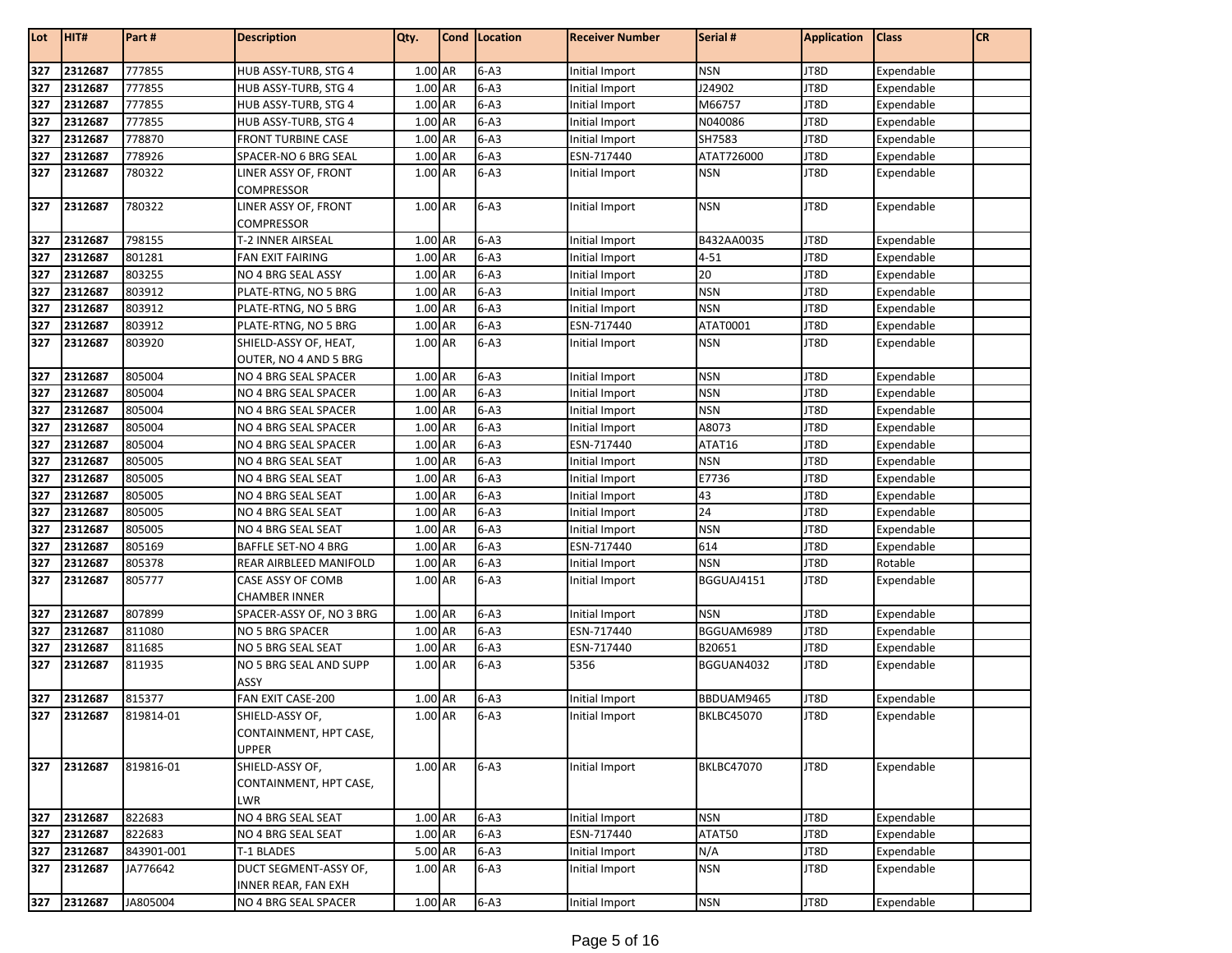| Lot | HIT#        | Part #     | <b>Description</b>                                | Qty.      | Cond   Location | <b>Receiver Number</b> | Serial #   | <b>Application</b> | <b>Class</b> | <b>CR</b> |
|-----|-------------|------------|---------------------------------------------------|-----------|-----------------|------------------------|------------|--------------------|--------------|-----------|
| 327 | 2312687     | RD3001     | <b>BUSHING-HUB</b>                                | 1.00 AR   | $6 - A3$        | Initial Import         | <b>NSN</b> | JT8D               | Expendable   |           |
| 328 | 2312688     | 5001615-01 | C-1.5 STATOR                                      | 1.00 AR   | $6 - A4$        | Initial Import         | 0786       | JT8D               | Expendable   |           |
| 328 | 2312688     | 5005671-01 | C-1.5 DUCT                                        | 1.00 AR   | $6 - A4$        | Initial Import         | 1960       | JT8D               | Expendable   |           |
| 328 | 2312688     | 738181     | NO 6 BEARING                                      | 1.00R     | $6 - A4$        | Initial Import         | 6183       | JT8D               | Expendable   |           |
| 328 | 2312688     | 762493     | RING-ASSY OF, NO 3 BRG                            | 1.00 AR   | $6 - A4$        | Initial Import         | <b>NSN</b> | JT8D               | Expendable   |           |
| 328 | 2312688     | 762550     | DUCT SEGMENT ASSY OF,                             | $1.00$ AR | $6 - A4$        | Initial Import         | 3946       | JT8D               | Expendable   |           |
|     |             |            | <b>INNER FR, FAN EXH</b>                          |           |                 |                        |            |                    |              |           |
| 328 | 2312688     | 762550     | DUCT SEGMENT ASSY OF,                             | 1.00 AR   | $6 - A4$        | Initial Import         | 5932       | JT8D               | Expendable   |           |
|     |             |            | <b>INNER FR, FAN EXH</b>                          |           |                 |                        |            |                    |              |           |
| 328 | 2312688     | 762550     | DUCT SEGMENT ASSY OF,                             | 1.00 AR   | $6-A4$          | Initial Import         | 5933       | JT8D               | Expendable   |           |
|     |             |            | <b>INNER FR, FAN EXH</b>                          |           |                 |                        |            |                    |              |           |
| 328 | 2312688     | 762550     | DUCT SEGMENT ASSY OF,                             | 1.00 AR   | $6 - A4$        | Initial Import         | <b>NSN</b> | JT8D               | Expendable   |           |
|     |             |            | <b>INNER FR, FAN EXH</b>                          |           |                 |                        |            |                    |              |           |
| 328 | 2312688     | 762550     | DUCT SEGMENT ASSY OF,                             | 1.00 AR   | $6 - A4$        | Initial Import         | <b>NSN</b> | JT8D               | Expendable   |           |
|     |             |            | <b>INNER FR, FAN EXH</b>                          |           |                 |                        |            |                    |              |           |
| 328 | 2312688     | 762550     | DUCT SEGMENT ASSY OF,                             | 1.00 AR   | $6 - A4$        | Initial Import         | 3948       | JT8D               | Expendable   |           |
| 328 | 2312688     | 762550     | <b>INNER FR, FAN EXH</b>                          | 1.00 AR   | $6 - A4$        | Initial Import         | 5265       | JT8D               | Expendable   |           |
|     |             |            | DUCT SEGMENT ASSY OF,<br><b>INNER FR, FAN EXH</b> |           |                 |                        |            |                    |              |           |
| 328 | 2312688     | 762550     | DUCT SEGMENT ASSY OF,                             | 1.00 AR   | $6 - A4$        | Initial Import         | 6110       | JT8D               | Expendable   |           |
|     |             |            | <b>INNER FR, FAN EXH</b>                          |           |                 |                        |            |                    |              |           |
| 328 | 2312688     | 762550     | DUCT SEGMENT ASSY OF,                             | 1.00 AR   | $6 - A4$        | Initial Import         | 6616       | JT8D               | Expendable   |           |
|     |             |            | <b>INNER FR, FAN EXH</b>                          |           |                 |                        |            |                    |              |           |
| 328 | 2312688     | 767448-001 | <b>HPC REAR HUB</b>                               | 1.00 AR   | $6 - A4$        | Initial Import         | P63624     | JT8D               | Expendable   |           |
| 328 | 2312688     | 773828     | NUT-ASSY OF, SLFLKG GANG                          | 1.00 AR   | $6 - A4$        | Initial Import         | N/A        | JT8D               | Expendable   |           |
|     |             |            | ANGLE                                             |           |                 |                        |            |                    |              |           |
| 328 | 2312688     | 773828     | NUT-ASSY OF, SLFLKG GANG                          | 1.00 AR   | $6 - A4$        | *15732                 | N/A        | JT8D               | Expendable   |           |
|     |             |            | ANGLE                                             |           |                 |                        |            |                    |              |           |
| 328 | 2312688     | 775295     | <b>SUPPORT-TURB AIR SEALING</b>                   | 1.00 AR   | $6 - A4$        | Initial Import         | N/A        | JT8D               | Expendable   |           |
|     |             |            | RING, LH, 4STG                                    |           |                 |                        |            |                    |              |           |
| 328 | 2312688     | 776385     | NUT-ASSY OF, SLFLKG, GANG                         | 1.00 AR   | $6-A4$          | Initial Import         | N/A        | JT8D               | Expendable   |           |
|     |             |            | ANGLE, FAN EXH                                    |           |                 |                        |            |                    |              |           |
| 328 | 2312688     | 776385     | NUT-ASSY OF, SLFLKG, GANG                         | 1.00 AR   | $6 - A4$        | Initial Import         | N/A        | JT8D               | Expendable   |           |
| 328 | 2312688     | 776385     | ANGLE, FAN EXH<br>NUT-ASSY OF, SLFLKG, GANG       | 1.00 AR   | $6 - A4$        | Initial Import         | N/A        | JT8D               | Expendable   |           |
|     |             |            | ANGLE, FAN EXH                                    |           |                 |                        |            |                    |              |           |
| 328 | 2312688     | 776386     | NUT-ASSY OF, SLFLKG, GANG                         | 1.00 AR   | $6 - A4$        | Initial Import         | <b>NSN</b> | JT8D               | Expendable   |           |
|     |             |            | ANGLE, FAN EXH                                    |           |                 |                        |            |                    |              |           |
| 328 | 2312688     | 776730     | NO 2 BRG SEAL ASSY                                | $1.00$ AR | $6 - A4$        | Initial Import         | <b>NSN</b> | JT8D               | Expendable   |           |
| 328 | 2312688     | 776730     | NO 2 BRG SEAL ASSY                                | 1.00 AR   | $6 - A4$        | Initial Import         | <b>NSN</b> | JT8D               | Expendable   |           |
| 328 | 2312688     | 776730     | NO 2 BRG SEAL ASSY                                | $1.00$ AR | $6 - A4$        | Initial Import         | <b>NSN</b> | JT8D               | Expendable   |           |
| 328 | 2312688     | 776730     | NO 2 BRG SEAL ASSY                                | 1.00 AR   | $6 - A4$        | Initial Import         | <b>NSN</b> | JT8D               | Expendable   |           |
| 328 | 2312688     | 776730     | NO 2 BRG SEAL ASSY                                | 1.00 AR   | $6 - A4$        | Initial Import         | <b>NSN</b> | JT8D               | Expendable   |           |
| 328 | 2312688     | 776730     | NO 2 BRG SEAL ASSY                                | 1.00 AR   | $6 - A4$        | Initial Import         | <b>NSN</b> | JT8D               | Expendable   |           |
| 328 | 2312688     | 776730     | NO 2 BRG SEAL ASSY                                | 1.00 AR   | $6 - A4$        | Initial Import         | <b>NSN</b> | JT8D               | Expendable   |           |
| 328 | 2312688     | 776730     | NO 2 BRG SEAL ASSY                                | 1.00 AR   | $6 - A4$        | Initial Import         | <b>NSN</b> | JT8D               | Expendable   |           |
| 328 | 2312688     | 776730     | NO 2 BRG SEAL ASSY                                | 1.00 AR   | $6 - A4$        | Initial Import         | <b>NSN</b> | JT8D               | Expendable   |           |
| 328 | 2312688     | 776730     | NO 2 BRG SEAL ASSY                                | 1.00 AR   | $6 - A4$        | Initial Import         | <b>NSN</b> | JT8D               | Expendable   |           |
| 328 | 2312688     | 776730     | NO 2 BRG SEAL ASSY                                | 1.00 AR   | $6 - A4$        | Initial Import         | <b>NSN</b> | JT8D               | Expendable   |           |
|     | 328 2312688 | 776730     | NO 2 BRG SEAL ASSY                                | 1.00 AR   | $6 - A4$        | Initial Import         | 3402       | JT8D               | Expendable   |           |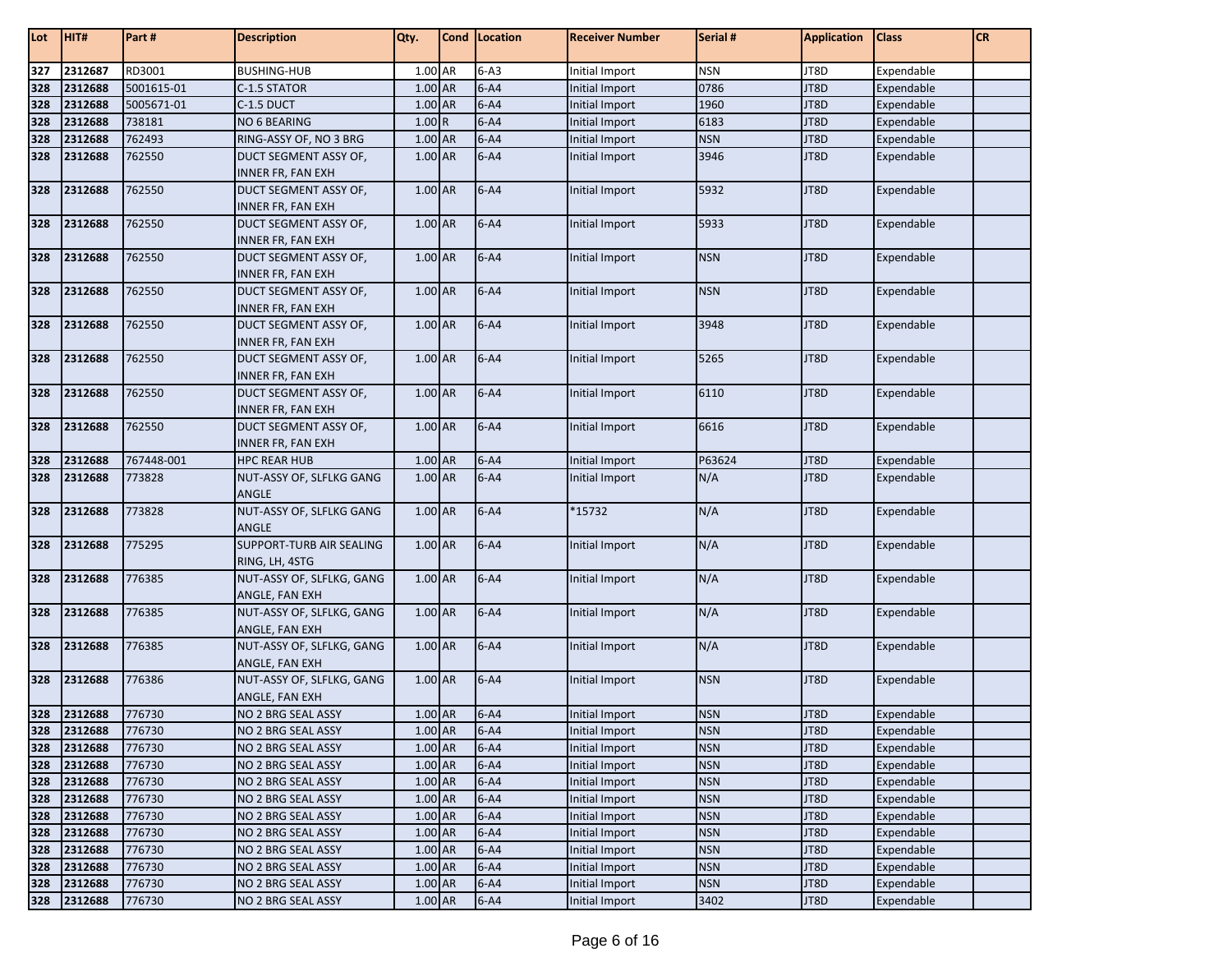| Lot | HIT#    | Part #         | <b>Description</b>                 | Qty.      | Cond   Location | <b>Receiver Number</b> | Serial #   | <b>Application</b> | <b>Class</b> | <b>CR</b> |
|-----|---------|----------------|------------------------------------|-----------|-----------------|------------------------|------------|--------------------|--------------|-----------|
| 328 | 2312688 | 776775         | <b>C-5 STATOR</b>                  | 1.00 AR   | $6 - A4$        | Initial Import         | NL-6410    | JT8D               | Expendable   |           |
| 328 | 2312688 | 776953         | <b>NUT ASSY GANG CHANNEL</b>       | $1.00$ AR | $6 - A4$        | Initial Import         | N/A        | JT8D               | Expendable   |           |
| 328 | 2312688 | 776953         | NUT ASSY GANG CHANNEL              | 1.00 AR   | $6 - A4$        | Initial Import         | 2790       | JT8D               | Expendable   |           |
| 328 | 2312688 | 776953         | NUT ASSY GANG CHANNEL              | 1.00 AR   | $6 - A4$        | Initial Import         | 3754       | JT8D               | Expendable   |           |
| 328 | 2312688 | 776953         | NUT ASSY GANG CHANNEL              | 1.00 AR   | $6 - A4$        | Initial Import         | N/A        | JT8D               | Expendable   |           |
| 328 | 2312688 | 777748         | <b>SUPPORT-TURB AIR SEALING</b>    | 1.00 AR   | $6 - A4$        | Initial Import         | <b>NSN</b> | JT8D               | Expendable   |           |
|     |         |                | RING, RH, 4STG                     |           |                 |                        |            |                    |              |           |
| 328 | 2312688 | 777762         | T-3 OAS SPACERS                    | 3.00 AR   | $6 - A4$        | Initial Import         | N/A        | JT8D               | Expendable   |           |
| 328 | 2312688 | 778870         | <b>FRONT TURBINE CASE</b>          | 1.00 AR   | $6 - A4$        | Initial Import         | CJ6178     | JT8D               | Expendable   |           |
| 328 | 2312688 | 778942         | C-4 CASE                           | $1.00$ AR | $6 - A4$        | Initial Import         | <b>NSN</b> | JT8D               | Expendable   |           |
| 328 | 2312688 | 778942         | C-4 CASE                           | 1.00 AR   | $6 - A4$        | <b>Initial Import</b>  | TE2039     | JT8D               | Expendable   |           |
| 328 | 2312688 | 778944         | C-3 CASE                           | 1.00 AR   | $6 - A4$        | Initial Import         | BBDUAH7088 | JT8D               | Expendable   |           |
| 328 | 2312688 | 780322         | LINER ASSY OF, FRONT               | 1.00 AR   | $6 - A4$        | Initial Import         | <b>NSN</b> | JT8D               | Expendable   |           |
|     |         |                | COMPRESSOR                         |           |                 |                        |            |                    |              |           |
| 328 | 2312688 | 780322         | LINER ASSY OF, FRONT<br>COMPRESSOR | 1.00 AR   | $6-A4$          | Initial Import         | <b>NSN</b> | JT8D               | Expendable   |           |
| 328 | 2312688 | 793885         | C-5 STATOR                         | $1.00$ AR | $6 - A4$        | Initial Import         | 1473       | JT8D               | Expendable   |           |
| 328 | 2312688 | 793885         | C-5 STATOR                         | 1.00 AR   | $6 - A4$        | Initial Import         | 2363       | JT8D               | Expendable   |           |
| 328 | 2312688 | 799784         | <b>FRONT FAN CASE</b>              | $1.00$ AR | $6 - A4$        | Initial Import         | TM6314     | JT8D               | Expendable   |           |
| 328 | 2312688 | 800370         | NO 4 BRG SEAL ASSY                 | $1.00$ AR | $6 - A4$        | Initial Import         | N/A        | JT8D               | Expendable   |           |
| 328 | 2312688 | 801969         | NO 4 BRG SEAL ASSY                 | 1.00 AR   | $6 - A4$        | Initial Import         | <b>NSN</b> | JT8D               | Expendable   |           |
| 328 | 2312688 | 801969         | NO 4 BRG SEAL ASSY                 | 1.00 AR   | $6 - A4$        | Initial Import         | 24         | JT8D               | Expendable   |           |
| 328 | 2312688 | 803255         | <b>NO 4 BRG SEAL ASSY</b>          | $1.00$ AR | $6 - A4$        | Initial Import         | <b>NSN</b> | JT8D               | Expendable   |           |
| 328 | 2312688 | 805006         | NO 4 BRG SEAL ASSY                 | 1.00 AR   | $6 - A4$        | Initial Import         | <b>NSN</b> | JT8D               | Expendable   |           |
| 328 | 2312688 | 805006         | NO 4 BRG SEAL ASSY                 | 1.00 AR   | $6 - A4$        | Initial Import         | <b>NSN</b> | JT8D               | Expendable   |           |
| 328 | 2312688 | 805006         | NO 4 BRG SEAL ASSY                 | 1.00 AR   | $6 - A4$        | Initial Import         | <b>NSN</b> | JT8D               | Expendable   |           |
| 328 | 2312688 | 805909         | NO 4 BRG SEAL ASSY                 | 1.00 AR   | $6 - A4$        | Initial Import         | <b>NSN</b> | JT8D               | Expendable   |           |
| 328 | 2312688 | 809384         | C-4 STATOR                         | 1.00 AR   | $6 - A4$        | Initial Import         | BBDUAM4100 | JT8D               | Expendable   |           |
| 328 | 2312688 | 814755         | NUT-ASSY OF, SLFLKG, GANG          | 1.00 AR   | $6 - A4$        | Initial Import         | N/A        | JT8D               | Expendable   |           |
|     |         |                | ANGLE, FAN EXH                     |           |                 |                        |            |                    |              |           |
| 328 | 2312688 | 814755         | NUT-ASSY OF, SLFLKG, GANG          | 1.00 AR   | $6 - A4$        | *15738                 | N/A        | JT8D               | Expendable   |           |
|     |         |                | ANGLE, FAN EXH                     |           |                 |                        |            |                    |              |           |
| 329 | 2312689 | 5000141-02     | DIF. SOUND ABSORBING               | 1.00 AR   | $6 - A5$        | 558                    | PO0561     | JT8D               | Expendable   |           |
| 329 | 2312689 | 5000158-01     | LINER SEGMENT                      | 1.00 AR   | $6 - A5$        | 556                    | 08         | JT8D               | Expendable   |           |
| 329 | 2312689 | 5000449-05-253 | FAN EXIT FAIRING<br>COMB. CHAMBER  | 1.00 AR   | $6-AS$          | ESN-726064             | ATI17744   | JT8D               | Expendable   |           |
| 329 | 2312689 | 5000535-01     |                                    | 1.00 AR   | $6 - A5$        | ESN-726064             | <b>NSN</b> | JT8D               | Expendable   |           |
| 329 | 2312689 | 5005880-01     | TUBE-FUEL DRAIN<br>C-10 STATOR     | 1.00 AR   | $6 - A5$        | 561                    | UK9697     | JT8D               | Expendable   |           |
| 329 | 2312689 | 676874         | MANIFOLD ASSY OF, NO 5             | 1.00 AR   | $6-AS$          | ESN-726064             | <b>NSN</b> | JT8D               | Rotable      |           |
|     |         |                | <b>BRG</b>                         |           |                 |                        |            |                    |              |           |
| 329 | 2312689 | 676900         | NO 5 BRG OUTER RTNG NUT            | 1.00 AR   | $6-AS$          | ESN-726064             | <b>NSN</b> | JT8D               | Expendable   |           |
| 329 | 2312689 | 711224         | NO 5 BRG DAMPER                    | 1.00 AR   | $6-A5$          | ESN-726064             | ARA-0008   | JT8D               | Expendable   |           |
| 329 | 2312689 | 725537         | <b>NO 5 BRG HOUSING</b>            | 1.00 AR   | $6 - A5$        | ESN-726064             | VZ5121     | JT8D               | Expendable   |           |
| 329 | 2312689 | 772045         | C-2 CASE                           | 1.00 AR   | $6 - A5$        | 482                    | TE1870     | JT8D               | Expendable   |           |
| 329 | 2312689 | 776374         | FAN EXH INTERM INNER DUCT          | 1.00 AR   | $6 - A5$        | 491                    | <b>NSN</b> | JT8D               | Expendable   |           |
|     |         |                |                                    |           |                 |                        |            |                    |              |           |
| 329 | 2312689 | 778870         | <b>FRONT TURBINE CASE</b>          | 1.00 AR   | $6 - A5$        | 490                    | SH7594     | JT8D               | Expendable   |           |
| 329 | 2312689 | 793885         | C-5 STATOR                         | 1.00 AR   | $6 - A5$        | 596                    | 2112       | JT8D               | Expendable   |           |
| 329 | 2312689 | 800816         | <b>INTERMEDIATE CASE</b>           | 1.00 AR   | $6 - A5$        | 481                    | RV7596     | JT8D               | Expendable   |           |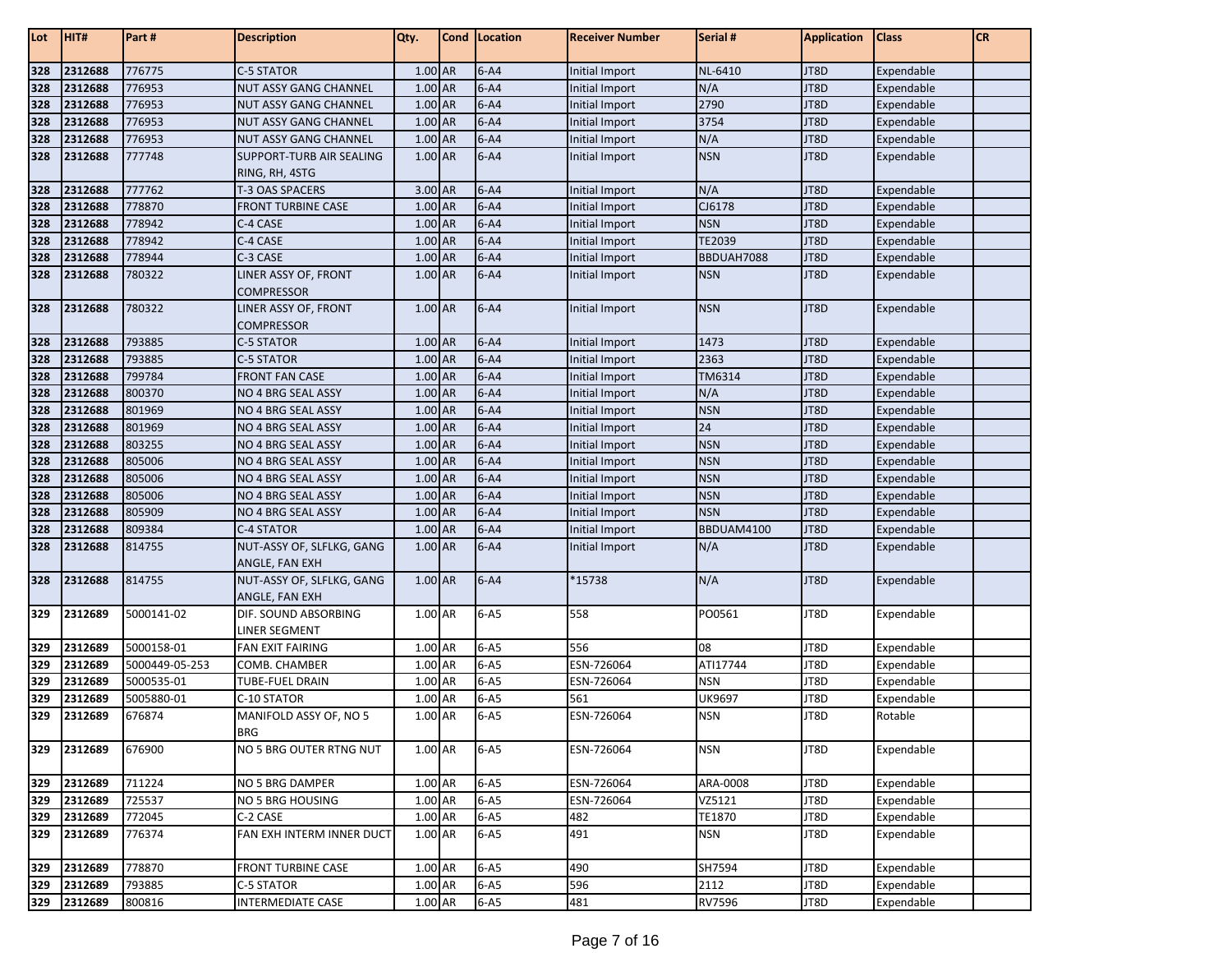| Lot        | HIT#               | Part #                   | <b>Description</b>                          | Qty.               |                 | Cond   Location      | <b>Receiver Number</b> | Serial #          | <b>Application</b> | <b>Class</b>             | <b>CR</b> |
|------------|--------------------|--------------------------|---------------------------------------------|--------------------|-----------------|----------------------|------------------------|-------------------|--------------------|--------------------------|-----------|
| 329        | 2312689            | 803114                   | COMB. CHAMBER                               | $1.00$ AR          |                 | $6 - A5$             | ESN-726064             | AAW-177-48        | JT8D               | Expendable               |           |
| 329        | 2312689            | 803114                   | COMB. CHAMBER                               | 1.00 AR            |                 | $6 - A5$             | ESN-726064             | ATI17746          | JT8D               | Expendable               |           |
| 329        | 2312689            | 803114                   | COMB. CHAMBER                               | $1.00$ AR          |                 | $6 - A5$             | ESN-726064             | BJNBAH1180        | JT8D               | Expendable               |           |
| 329        | 2312689            | 803114                   | COMB. CHAMBER                               | 1.00 AR            |                 | $6 - A5$             | ESN-726064             | WG3475            | JT8D               | Expendable               |           |
| 329        | 2312689            | 803114                   | COMB. CHAMBER                               | 1.00 AR            |                 | $6 - A5$             | ESN-726064             | ATI17795          | JT8D               | Expendable               |           |
| 329        | 2312689            | 803114                   | COMB. CHAMBER                               | 1.00 AR            |                 | $6 - A5$             | ESN-726064             | WV4312            | JT8D               | Expendable               |           |
| 329        | 2312689            | 803115                   | COMB. CHAMBER                               | 1.00 AR            |                 | $6 - A5$             | ESN-726064             | BJNBAM4623        | JT8D               | Expendable               |           |
| 329        | 2312689            | 803115                   | COMB. CHAMBER                               | 1.00 AR            |                 | $6 - A5$             | ESN-726064             | ATI14590          | JT8D               | Expendable               |           |
| 329        | 2312689            | 803912                   | PLATE-RTNG, NO 5 BRG                        | 1.00 AR            |                 | $6 - A5$             | ESN-726064             | <b>NSN</b>        | JT8D               | Expendable               |           |
| 329        | 2312689            | 803917                   | #4 & 5 BRG INNER HEAT<br><b>SHIELD</b>      | 1.00 AR            |                 | $6 - A5$             | ESN-726064             | 03017304          | JT8D               | Expendable               |           |
| 329        | 2312689            | 803918                   | SHIELD-ASSY OF, HEAT,                       | 1.00 AR            |                 | $6 - A5$             | 557                    | <b>NSN</b>        | JT8D               | Expendable               |           |
|            |                    |                          | OUTER, NO 4 AND 5 BRG                       |                    |                 |                      |                        |                   |                    |                          |           |
| 329        | 2312689            | 805777                   | CASE ASSY OF COMB                           | 1.00 AR            |                 | $6 - A5$             | ESN-726064             | 037               | JT8D               | Expendable               |           |
| 329        | 2312689            | 807090                   | CHAMBER INNER<br>SHIELD-ASSY OF, HEAT, INR, | 1.00 AR            |                 | $6 - A5$             | ESN-726064             | WU6381            | JT8D               | Expendable               |           |
|            |                    |                          | NO 4 AND 5 BRG                              |                    |                 |                      |                        |                   |                    |                          |           |
| 329        | 2312689            | 819814-01                | SHIELD-ASSY OF,                             | 1.00 AR            |                 | $6 - A5$             | 560                    | <b>BKLBC71761</b> | JT8D               | Expendable               |           |
|            |                    |                          | CONTAINMENT, HPT CASE,<br><b>UPPER</b>      |                    |                 |                      |                        |                   |                    |                          |           |
| 329        | 2312689            | 819816-01                | SHIELD-ASSY OF,                             | 1.00 AR            |                 | $6 - A5$             | 559                    | <b>NSN</b>        | JT8D               | Expendable               |           |
|            |                    |                          | CONTAINMENT, HPT CASE,                      |                    |                 |                      |                        |                   |                    |                          |           |
|            |                    |                          | <b>LWR</b>                                  |                    |                 |                      |                        |                   |                    |                          |           |
| 330        | 2312690            | 745824                   | <b>LPT SHAFT</b>                            | 1.00 AR            |                 | $6 - B1$             | Initial Import         | K19333            | JT8D               | Expendable               |           |
| 330        | 2312690            | 745824-001               | <b>LPT SHAFT</b>                            | 1.00 AR            |                 | $6 - B1$             | Initial Import         | 6A8899            | JT8D               | Expendable               |           |
| 330        | 2312690            | 745824-001               | LPT SHAFT                                   |                    | 1.00 REP/S 6-B1 |                      | Initial Import         | H14759            | JT8D               | Expendable               |           |
| 330        | 2312690            | 745824-003               | <b>LPT SHAFT</b>                            | 1.00 AR            |                 | $6 - B1$             | Initial Import         | 3A0743            | JT8D               | Expendable               |           |
| 330        | 2312690            | 778835-001               | <b>LPT SHAFT</b>                            | 1.00 AR            |                 | $6 - B1$             | Initial Import         | H14660            | JT8D               | Expendable               |           |
| 331        | 2312691            | 5000171-01               | C-1 STATOR                                  | 1.00 AR            |                 | $6 - C1$             | WO-20031               | N/V               | JT8D               | Expendable               |           |
| 331        | 2312691            | 5001472-01               | C-2 STATOR                                  | 1.00 AR<br>1.00 AR |                 | $6 - C1$<br>$6 - C1$ | WO-20031               | 1956<br>2008      | JT8D               | Expendable               |           |
| 331<br>331 | 2312691<br>2312691 | 5001615-01<br>5005671-01 | C-1.5 STATOR<br>C-1.5 DUCT                  | 1.00 AR            |                 | $6 - C1$             | WO-20031<br>WO-20031   | 112               | JT8D<br>JT8D       | Expendable<br>Expendable |           |
| 331        | 2312691            | 772045                   | C-2 CASE                                    | 1.00 AR            |                 | $6 - C1$             | WO-20031               | N/V               | JT8D               | Expendable               |           |
| 331        | 2312691            | 776369-001               | FAN EXH SOUND ABS. LNER                     | 1.00 AR            |                 | $6 - C1$             | 1502                   | <b>NSN</b>        | JT8D               | Expendable               |           |
|            |                    |                          | <b>SEGMENT</b>                              |                    |                 |                      |                        |                   |                    |                          |           |
| 331        | 2312691            | 776369-001               | FAN EXH SOUND ABS. LNER<br><b>SEGMENT</b>   | 1.00 AR            |                 | $6-C1$               | ESN-725463             | <b>NSN</b>        | JT8D               | Expendable               |           |
| 331        | 2312691            | 776369-001               | FAN EXH SOUND ABS. LNER                     | 1.00R              |                 | $6-C1$               | ESN-725463             | PD1970            | JT8D               | Expendable               |           |
|            |                    |                          | <b>SEGMENT</b>                              |                    |                 |                      |                        |                   |                    |                          |           |
|            | 331 2312691        | 776642                   | FAN EXH INN. REAR DUCT                      | 1.00 AR            |                 | $6 - C1$             | 1541                   | <b>NSN</b>        | JT8D               | Expendable               |           |
|            |                    |                          | <b>SEGMENT</b>                              |                    |                 |                      |                        |                   |                    |                          |           |
| 331        | 2312691            | 777273                   | C-3 STATOR                                  | 1.00 AR            |                 | $6 - C1$             | WO-20031               | 1939              | JT8D               | Expendable               |           |
| 331        | 2312691            | 777855                   | HUB ASSY-TURB, STG 4                        | 1.00 AR            |                 | $6 - C1$             | 1486                   | T43687            | JT8D               | Expendable               |           |
| 331        | 2312691            | 777855                   | HUB ASSY-TURB, STG 4                        | 1.00 AR            |                 | $6 - C1$             | 1489                   | 581111            | JT8D               | Expendable               |           |
| 331        | 2312691            | 778942                   | C-4 CASE                                    | 1.00 AR            |                 | $6 - C1$             | 1424                   | KY5704            | JT8D               | Expendable               |           |
| 331        | 2312691            | 778942                   | C-4 CASE                                    | 1.00 AR            |                 | $6 - C1$             | WO-20031               | WE6893            | JT8D               | Expendable               |           |
| 331        | 2312691            | 778944                   | C-3 CASE                                    | 1.00 AR            |                 | $6 - C1$             | WO-20031               | NS4158            | JT8D               | Expendable               |           |
| 331        | 2312691            | 793885                   | C-5 STATOR                                  | 1.00 AR            |                 | $6-C1$               | WO-20031               | 1356              | JT8D               | Expendable               |           |
| 331        | 2312691            | 809384                   | C-4 STATOR                                  | 1.00 AR            |                 | $6 - C1$             | WO-20031               | 0501              | JT8D               | Expendable               |           |
|            | 331 2312691        | 819069                   | T-2 DUCT                                    | 1.00 AR            |                 | $6 - C1$             | 1540                   | <b>NSN</b>        | JT8D               | Expendable               |           |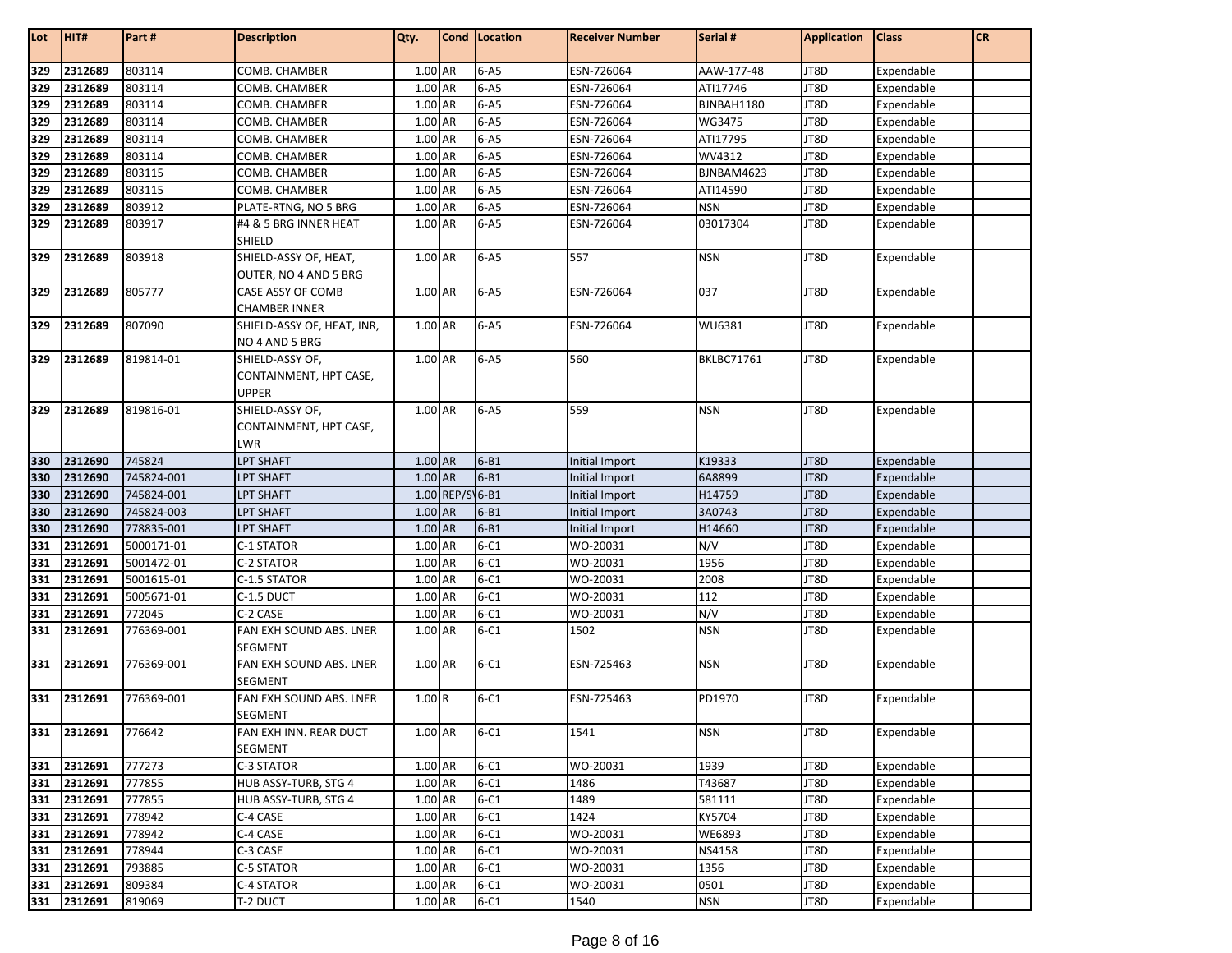| Lot | HIT#        | Part#      | <b>Description</b>                              | Qty.      | Cond   Location | <b>Receiver Number</b> | Serial #   | <b>Application</b> | <b>Class</b> | <b>CR</b> |
|-----|-------------|------------|-------------------------------------------------|-----------|-----------------|------------------------|------------|--------------------|--------------|-----------|
| 331 | 2312691     | JA819069   | <b>DUCT LPT 2STG</b>                            | 1.00 AR   | $6 - C1$        | 1539                   | <b>NSN</b> | JT8D               | Expendable   |           |
| 331 | 2312691     | JA819071   | T-2 DUCT                                        | 1.00 AR   | $6 - C1$        | 1492                   | <b>NSN</b> | JT8D               | Expendable   |           |
| 332 | 2312692     | 42D185     | SWITCH-DIFFERENTIAL<br><b>PRESSURE</b>          | 1.00 AR   | $6-C2$          | Initial Import         | 12567      | JT8D               | Expendable   |           |
| 332 | 2312692     | 5004021-01 | <b>NO 4 BRG AIR SEAL</b>                        | 1.00 AR   | $6-C2$          | 6527                   | <b>NSN</b> | JT8D               | Expendable   |           |
| 332 | 2312692     | 5005671-01 | C-1.5 DUCT                                      | 1.00 AR   | $6-C2$          | Initial Import         | 1426       | JT8D               | Expendable   |           |
| 332 | 2312692     | 538946     | <b>LOCK-NO 4 1/2 BRG</b>                        | 1.00 AR   | $6-C2$          | Initial Import         | <b>NSN</b> | JT8D               | Expendable   |           |
| 332 | 2312692     | 538946     | <b>LOCK-NO 4 1/2 BRG</b>                        | 1.00 AR   | $6-C2$          | Initial Import         | <b>NSN</b> | JT8D               | Expendable   |           |
| 332 | 2312692     | 711224     | NO 5 BRG DAMPER                                 | 1.00 AR   | $6-C2$          | Initial Import         | <b>NSN</b> | JT8D               | Expendable   |           |
| 332 | 2312692     | 738175     | <b>NO 5 BEARING</b>                             | 1.00 AR   | $6-C2$          | Initial Import         | 11096      | JT8D               | Expendable   |           |
| 332 | 2312692     | 738175     | <b>NO 5 BEARING</b>                             | 1.00 AR   | $6-C2$          | Initial Import         | 8558       | JT8D               | Expendable   |           |
| 332 | 2312692     | 738175     | <b>NO 5 BEARING</b>                             | 1.00 AR   | $6-C2$          | Initial Import         | 8497       | JT8D               | Expendable   |           |
| 332 | 2312692     | 738175     | <b>NO 5 BEARING</b>                             | 1.00 AR   | $6-C2$          | Initial Import         | 9371       | JT8D               | Expendable   |           |
| 332 | 2312692     | 738181     | NO 6 BEARING                                    | 1.00 AR   | $6-C2$          | Initial Import         | 6647       | JT8D               | Expendable   |           |
| 332 | 2312692     | 738181     | NO 6 BEARING                                    | 1.00 AR   | $6-C2$          | Initial Import         | 8499       | JT8D               | Expendable   |           |
| 332 | 2312692     | 738181     | NO 6 BEARING                                    | 1.00 AR   | $6-C2$          | Initial Import         | BMEWAH8694 | JT8D               | Expendable   |           |
| 332 | 2312692     | 738184     | <b>UPPER TOWER SHAFT BRG</b>                    | $1.00$ AR | $6-C2$          | Initial Import         | 10956      | JT8D               | Expendable   |           |
| 332 | 2312692     | 739483     | <b>NO 3 BEARING</b>                             | $1.00$ AR | $6-C2$          | Initial Import         | 4175       | JT8D               | Expendable   |           |
| 332 | 2312692     | 739483     | <b>NO 3 BEARING</b>                             | 1.00 AR   | $6-C2$          | Initial Import         | 4331A      | JT8D               | Expendable   |           |
| 332 | 2312692     | 739483     | <b>NO 3 BEARING</b>                             | 1.00 AR   | $6-C2$          | Initial Import         | 6913       | JT8D               | Expendable   |           |
| 332 | 2312692     | 739483     | <b>NO 3 BEARING</b>                             | 1.00 AR   | $6-C2$          | Initial Import         | 5581       | JT8D               | Expendable   |           |
| 332 | 2312692     | 739483     | <b>NO 3 BEARING</b>                             | 1.00 AR   | $6-C2$          | Initial Import         | 4119       | JT8D               | Expendable   |           |
| 332 | 2312692     | 758280     | NO 1 BRG SEAL SEAT                              | 1.00 AR   | $6-C2$          | Initial Import         | A8410      | JT8D               | Expendable   |           |
| 332 | 2312692     | 762550     | DUCT SEGMENT ASSY OF,                           | 1.00 AR   | $6-C2$          | Initial Import         | <b>NSN</b> | JT8D               | Expendable   |           |
|     |             |            | INNER FR, FAN EXH                               |           |                 |                        |            |                    |              |           |
| 332 | 2312692     | 762550     | DUCT SEGMENT ASSY OF,<br>INNER FR, FAN EXH      | 1.00 AR   | $6-C2$          | Initial Import         | <b>NSN</b> | JT8D               | Expendable   |           |
| 332 | 2312692     | 765758     | CASE ASSY OF COMB<br><b>CHAMBER INNER</b>       | 1.00 AR   | $6-C2$          | Initial Import         | HG6245     | JT8D               | Expendable   |           |
| 332 | 2312692     | 766342     | <b>VALVE ASSY-FUEL</b><br>PRESSURIZING AND DUMP | 1.00 AR   | $6-C2$          | Initial Import         | 6157227    | JT8D               | Rotable      |           |
| 332 | 2312692     | 766342     | <b>VALVE ASSY-FUEL</b><br>PRESSURIZING AND DUMP | 1.00 AR   | $6-C2$          | Initial Import         | 6154832    | JT8D               | Rotable      |           |
| 332 | 2312692     | 766342     | <b>VALVE ASSY-FUEL</b><br>PRESSURIZING AND DUMP | 1.00 AR   | $6-C2$          | Initial Import         | 6153001    | JT8D               | Rotable      |           |
| 332 | 2312692     | 766342     | <b>VALVE ASSY-FUEL</b><br>PRESSURIZING AND DUMP | 1.00 AR   | $6-C2$          | ESN-717497             | 6154573    | JT8D               | Rotable      |           |
| 332 | 2312692     | 766342     | <b>VALVE ASSY-FUEL</b><br>PRESSURIZING AND DUMP | 1.00 AR   | $6-C2$          | 5326                   | 6154411    | JT8D               | Rotable      |           |
|     | 332 2312692 | 767989     | SHIELD-ASSY OF, HEAT, TURB                      | 1.00 AR   | $6-C2$          | Initial Import         | <b>NSN</b> | JT8D               | Expendable   |           |
| 332 | 2312692     | 767989     | SHIELD-ASSY OF, HEAT, TURB                      | $1.00$ AR | $6-C2$          | Initial Import         | <b>NSN</b> | JT8D               | Expendable   |           |
| 332 | 2312692     | 767989     | SHIELD-ASSY OF, HEAT, TURB                      | 1.00 AR   | $6-C2$          | Initial Import         | <b>NSN</b> | JT8D               | Expendable   |           |
| 332 | 2312692     | 771613     | NO 2 BRG SEAL SEAT                              | 1.00 AR   | $6-C2$          | Initial Import         | <b>NSN</b> | JT8D               | Expendable   |           |
| 332 | 2312692     | 771613     | NO 2 BRG SEAL SEAT                              | 1.00 AR   | $6-C2$          | Initial Import         | <b>NSN</b> | JT8D               | Expendable   |           |
| 332 | 2312692     | 771613     | NO 2 BRG SEAL SEAT                              | 1.00 AR   | $6-C2$          | 739                    | A132       | JT8D               | Expendable   |           |
| 332 | 2312692     | 771619     | SEAL-NO 2 BRG                                   | 1.00 AR   | $6-C2$          | Initial Import         | <b>NSN</b> | JT8D               | Expendable   |           |
|     | 332 2312692 | 771619     | SEAL-NO 2 BRG                                   | $1.00$ AR | $6-C2$          | Initial Import         | <b>NSN</b> | JT8D               | Expendable   |           |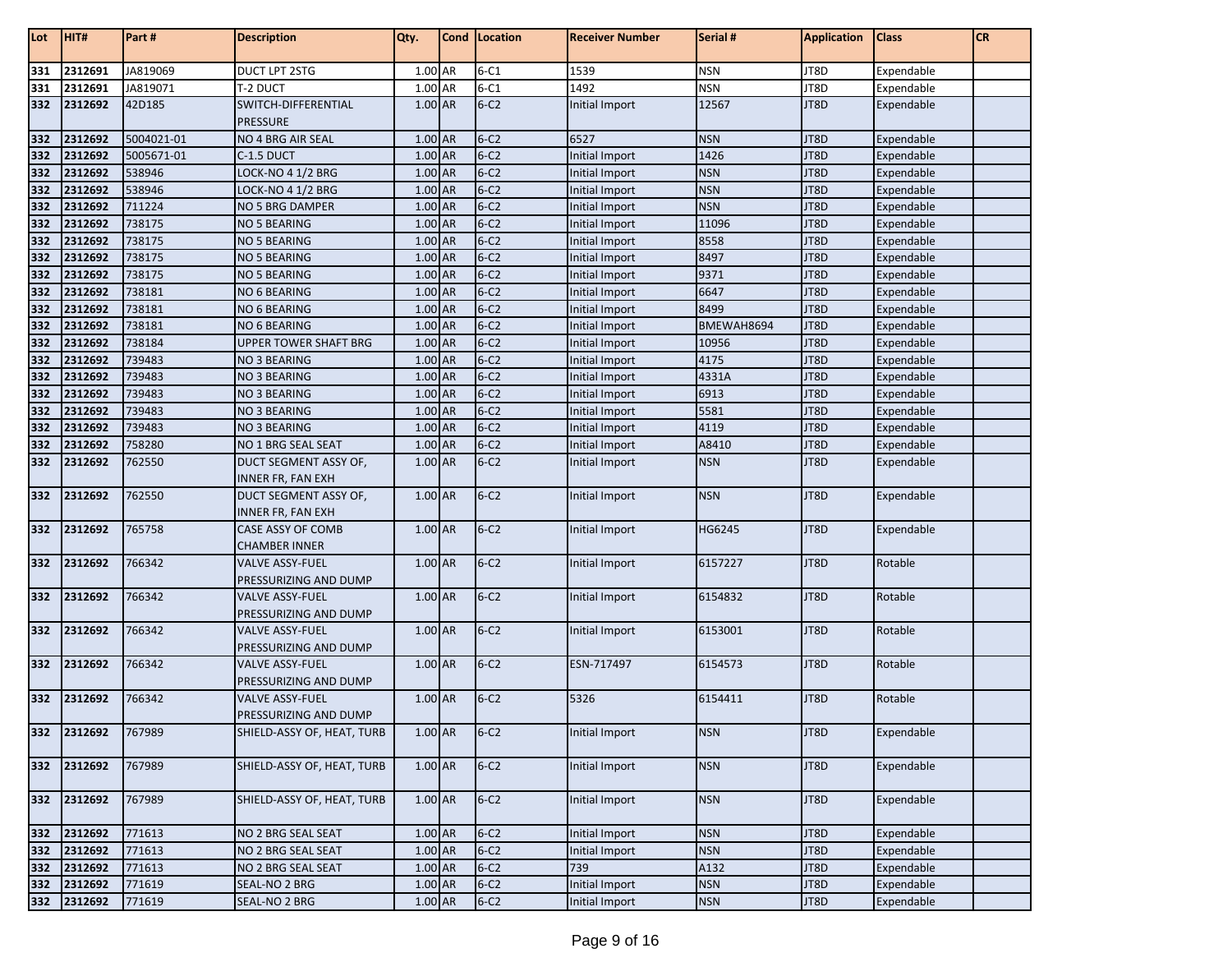| Lot | HIT#                   | Part#            | <b>Description</b>                                      | Qty.               | <b>Cond Location</b> | <b>Receiver Number</b> | Serial #           | <b>Application</b> | <b>Class</b>             | <b>CR</b> |
|-----|------------------------|------------------|---------------------------------------------------------|--------------------|----------------------|------------------------|--------------------|--------------------|--------------------------|-----------|
| 332 | 2312692                | 772622           | REAR AIRBLEED MANIFOLD                                  | $2.00$ AR          | $6-C2$               | Initial Import         | N/A                | JT8D               | Rotable                  |           |
| 332 | 2312692                | 772622           | REAR AIRBLEED MANIFOLD                                  | 1.00 AR            | $6-C2$               | Initial Import         | N/A                | JT8D               | Rotable                  |           |
| 332 | 2312692                | 772626           | TUBE TRANSFER, SHORT                                    | 2.00 AR            | $6-C2$               | Initial Import         | N/A                | JT8D               | Expendable               |           |
| 332 | 2312692                | 772626           | TUBE TRANSFER, SHORT                                    | 2.00 AR            | $6-C2$               | Initial Import         | N/A                | JT8D               | Expendable               |           |
| 332 | 2312692                | 772626           | TUBE TRANSFER, SHORT                                    | 2.00 AR            | $6-C2$               | Initial Import         | N/A                | JT8D               | Expendable               |           |
| 332 | 2312692                | 776730           | NO 2 BRG SEAL ASSY                                      | 1.00 AR            | $6-C2$               | Initial Import         | <b>NSN</b>         | JT8D               | Expendable               |           |
| 332 | 2312692                | 776911           | <b>COVER PLAIN</b>                                      | 1.00 AR            | $6-C2$               | Initial Import         | <b>NSN</b>         | JT8D               | Expendable               |           |
| 332 | 2312692                | 777843           | TUBE-ASSY OF, TRANSFER,<br><b>SEAL RING</b>             | 1.00 AR            | $6-C2$               | Initial Import         | N/A                | JT8D               | Expendable               |           |
| 332 | 2312692                | 777941           | FRONT AIRBLEED MANIFOLD                                 | 1.00 AR            | $6-C2$               | Initial Import         | <b>NSN</b>         | JT8D               | Rotable                  |           |
| 332 | 2312692                | 777941           | FRONT AIRBLEED MANIFOLD                                 | 1.00 AR            | $6-C2$               | *7148                  | <b>NSN</b>         | JT8D               | Rotable                  |           |
| 332 | 2312692                | 778870           | <b>FRONT TURBINE CASE</b>                               | 1.00 AR            | $6-C2$               | Initial Import         | UV6118             | JT8D               | Expendable               |           |
| 332 | 2312692                | 780322           | LINER ASSY OF, FRONT<br><b>COMPRESSOR</b>               | 1.00 AR            | $6-C2$               | Initial Import         | <b>NSN</b>         | JT8D               | Expendable               |           |
| 332 | 2312692                | 781291           | <b>COVER PLATE-ACCESS,</b><br>DIFFUSER FAN DUCT FAIRING | 1.00 AR            | $6-C2$               | Initial Import         | <b>NSN</b>         | JT8D               | Expendable               |           |
| 332 | 2312692                | 781291           | <b>COVER PLATE-ACCESS,</b><br>DIFFUSER FAN DUCT FAIRING | 1.00 AR            | $6-C2$               | Initial Import         | <b>NSN</b>         | JT8D               | Expendable               |           |
| 332 | 2312692                | 781291           | COVER PLATE-ACCESS,<br>DIFFUSER FAN DUCT FAIRING        | 1.00 AR            | $6-C2$               | Initial Import         | <b>NSN</b>         | JT8D               | Expendable               |           |
| 332 | 2312692                | 781291           | <b>COVER PLATE-ACCESS,</b><br>DIFFUSER FAN DUCT FAIRING | 1.00 AR            | $6-C2$               | Initial Import         | <b>NSN</b>         | JT8D               | Expendable               |           |
| 332 | 2312692                | 781291           | COVER PLATE-ACCESS,<br>DIFFUSER FAN DUCT FAIRING        | 1.00 AR            | $6-C2$               | Initial Import         | <b>NSN</b>         | JT8D               | Expendable               |           |
| 332 | 2312692                | 783955           | <b>CONTROL ASSY-PRESSURE</b><br><b>RATIO BLEED</b>      | 1.00 AR            | $6-C2$               | Initial Import         | 615187             | JT8D               | Expendable               |           |
| 332 | 2312692                | 783955           | CONTROL ASSY-PRESSURE<br><b>RATIO BLEED</b>             | 1.00 AR            | $6-C2$               | Initial Import         | 615205             | JT8D               | Expendable               |           |
| 332 | 2312692                | 783955           | CONTROL ASSY-PRESSURE<br><b>RATIO BLEED</b>             | 1.00 AR            | $6-C2$               | Initial Import         | 6320928            | JT8D               | Expendable               |           |
| 332 | 2312692                | 798155           | T-2 INNER AIRSEAL                                       | 1.00 AR            | $6-C2$               | 6529                   | <b>NX5997</b>      | JT8D               | Expendable               |           |
| 332 | 2312692                | 799206           | <b>ELBOW-TUBE</b>                                       | 1.00 AR            | $6-C2$               | Initial Import         | N/A                | JT8D               | Expendable               |           |
|     | 332 2312692            | 801969           | NO 4 BRG SEAL ASSY                                      | 1.00 AR            | $6-C2$               | Initial Import         | 6466               | JT8D               | Expendable               |           |
| 332 | 2312692                | 803255           | NO 4 BRG SEAL ASSY                                      | 1.00 AR            | $6-C2$               | Initial Import         | <b>NSN</b>         | JT8D               | Expendable               |           |
|     | 332 2312692            | 804662-001       | T-4 INNER AIRSEAL                                       | 1.00 AR            | $6-C2$               | Initial Import         | WC7980             | JT8D               | Expendable               |           |
| 332 | 2312692                | 805004           | NO 4 BRG SEAL SPACER                                    | 1.00 AR            | $6-C2$               | Initial Import         | <b>NSN</b>         | JT8D               | Expendable               |           |
| 332 | 2312692                | 805005           | NO 4 BRG SEAL SEAT                                      | 1.00 AR            | $6-C2$               | Initial Import         | 217                | JT8D               | Expendable               |           |
| 332 | 2312692                | 805378           | REAR AIRBLEED MANIFOLD                                  | 1.00 AR            | $6-C2$               | Initial Import         | <b>NSN</b>         | JT8D               | Rotable                  |           |
| 332 | 2312692                | 807090           | SHIELD-ASSY OF, HEAT, INR,                              | 1.00 AR            | $6-C2$               | Initial Import         | WU6773             | JT8D               | Expendable               |           |
|     |                        |                  | NO 4 AND 5 BRG                                          |                    |                      |                        |                    |                    |                          |           |
| 332 | 2312692<br>332 2312692 | 807899<br>811080 | SPACER-ASSY OF, NO 3 BRG<br>NO 5 BRG SPACER             | 1.00 AR<br>1.00 AR | $6-C2$<br>$6-C2$     | Initial Import         | <b>NSN</b><br>0627 | JT8D               | Expendable               |           |
|     | 332 2312692            | 811685           | NO 5 BRG SEAL SEAT                                      | $1.00$ AR          | $6-C2$               | Initial Import         | A7459              | JT8D               | Expendable<br>Expendable |           |
|     |                        |                  |                                                         |                    |                      | Initial Import         |                    | JT8D               |                          |           |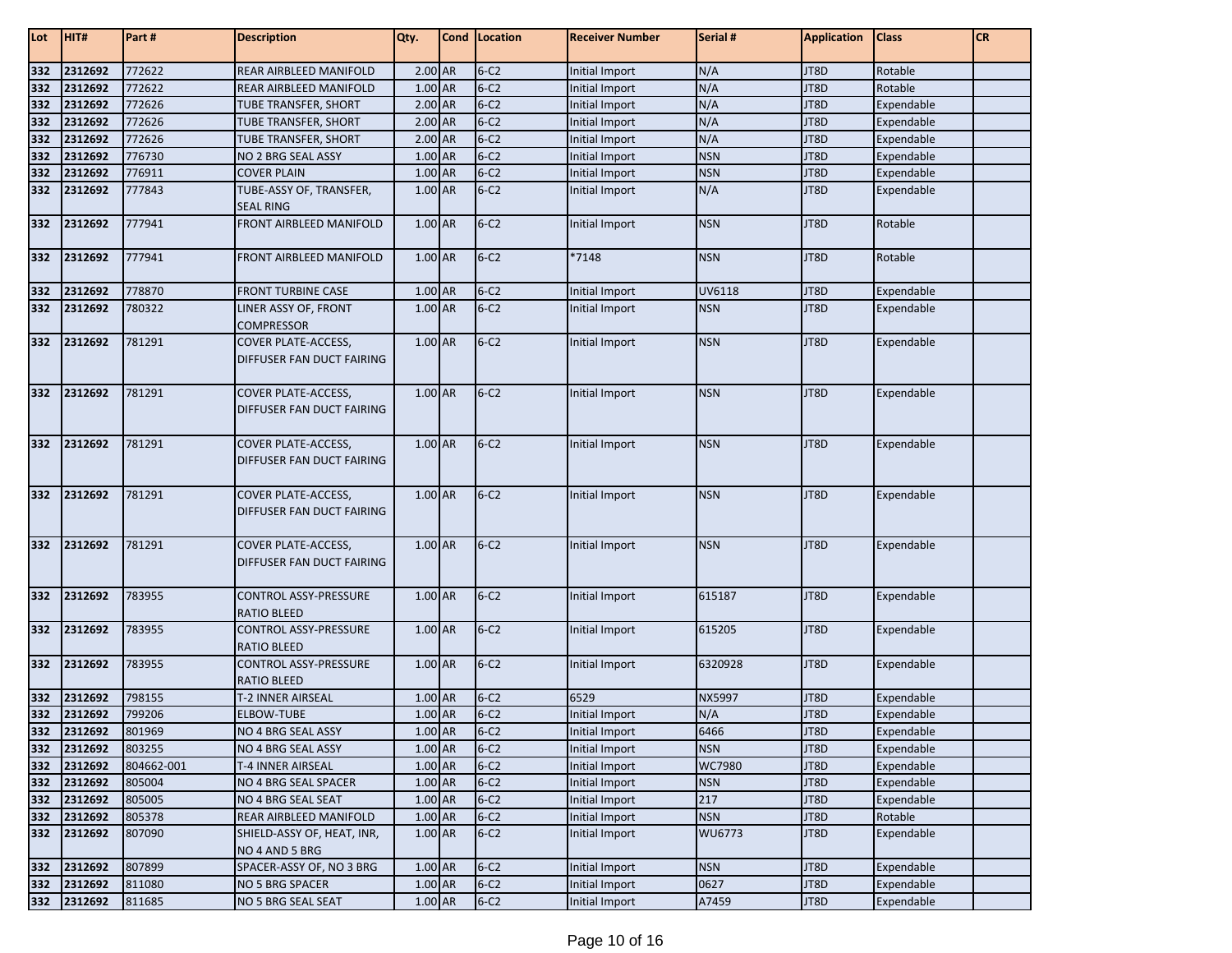| Lot        | HIT#                       | Part#       | <b>Description</b>                                        | Qty.    | Cond   Location | <b>Receiver Number</b> | Serial #          | <b>Application</b> | <b>Class</b> | <b>CR</b> |
|------------|----------------------------|-------------|-----------------------------------------------------------|---------|-----------------|------------------------|-------------------|--------------------|--------------|-----------|
| 332        | 2312692                    | 814755      | NUT-ASSY OF, SLFLKG, GANG<br>ANGLE, FAN EXH               | 1.00 AR | $6-C2$          | Initial Import         | N/A               | JT8D               | Expendable   |           |
| 332        | 2312692                    | 819812-01   | SUP-ASSY OF, CONTAINMENT<br><b>SHIELD RIGHT</b>           | 1.00 AR | $6-C2$          | ESN-717497             | N/A               | JT8D               | Expendable   |           |
| 332        | 2312692                    | 819813-01   | <b>SUP-ASSY OF CONTAINMENT</b><br>SHIELD, LEFT            | 1.00 AR | $6-C2$          | ESN-717497             | N/A               | JT8D               | Expendable   |           |
| 332        | 2312692                    | 819814-01   | SHIELD-ASSY OF,<br>CONTAINMENT, HPT CASE,<br><b>UPPER</b> | 1.00 AR | $6-C2$          | Initial Import         | <b>BKLBC39099</b> | JT8D               | Expendable   |           |
| 332        | 2312692                    | 822683      | NO 4 BRG SEAL SEAT                                        | 1.00 AR | $6-C2$          | Initial Import         | <b>WG771</b>      | JT8D               | Expendable   |           |
| 333        | 2312693                    | 5006376-01  | FAN EXH OUTER REAR DUCT                                   | 1.00 AR | $6 - C3$        | 5381                   | 255               | JT8D               | Expendable   |           |
| 333        | 2312693                    | 5006376-01  | FAN EXH OUTER REAR DUCT                                   | 1.00 AR | $6-C3$          | ESN-726064             | <b>NSN</b>        | JT8D               | Expendable   |           |
| 333        | 2312693                    | 772045      | C-2 CASE                                                  | 1.00 AR | $6 - C3$        | Initial Import         | NT1493            | JT8D               | Expendable   |           |
| 333        | 2312693                    | 778870      | <b>FRONT TURBINE CASE</b>                                 | 1.00 AR | $6 - C3$        | Initial Import         | PJ3566            | JT8D               | Expendable   |           |
| 333        | 2312693                    | 793885      | C-5 STATOR                                                | 1.00 AR | $6 - C3$        | Initial Import         | 180               | JT8D               | Expendable   |           |
| 333        | 2312693                    | 805777      | CASE ASSY OF COMB<br><b>CHAMBER INNER</b>                 | 1.00 AR | $6 - C3$        | Initial Import         | BHBSAA0268        | JT8D               | Expendable   |           |
| 334        | 2312694                    | 10-700336-1 | <b>CABLE EXCITER RH</b>                                   | 1.00 AR | $6 - C4$        | <b>Initial Import</b>  | BSGCAL2167        | JT8D               | Expendable   |           |
| 334        | 2312694                    | 384300      | FUEL PUMP                                                 | 1.00 AR | $6 - C4$        | Initial Import         | 7586              | JT8D               | Expendable   |           |
| 334        | 2312694                    | 42D185      | SWITCH-DIFFERENTIAL<br><b>PRESSURE</b>                    | 1.00 AR | $6 - C4$        | Initial Import         | 12169             | JT8D               | Expendable   |           |
| 334        | 2312694                    | 449415      | TUBE TRANSFER - OIL TANK                                  | 1.00 AR | $6 - C4$        | Initial Import         | N/A               | JT8D               | Expendable   |           |
| 334        | 2312694                    | 479445      | SEAT SEALING FUEL MANF<br><b>INLET</b>                    | 2.00 AR | $6 - C4$        | Initial Import         | N/A               | JT8D               | Expendable   |           |
|            | 2312694                    | 5000027-01  | <b>GRBX DRIVE COUPLING</b>                                | 1.00 AR | $6 - C4$        | Initial Import         | <b>NSN</b>        | JT8D               | Expendable   |           |
| 334<br>334 | 2312694                    | 5000027-01  | <b>GRBX DRIVE COUPLING</b>                                | 1.00 AR | $6 - C4$        | Initial Import         | <b>NSN</b>        | JT8D               | Expendable   |           |
| 334        | 2312694                    | 5000354-01  | PACKING HOLDER-COMB<br><b>CHMBR FUEL DRAIN TUBE</b>       | 1.00 AR | $6 - C4$        | Initial Import         | N/A               | JT8D               | Expendable   |           |
| 334        | 2312694                    | 5000496-01  | SEAL-NO 3 BRG                                             | 1.00 AR | $6 - C4$        | Initial Import         | N/A               | JT8D               | Expendable   |           |
| 334        | 2312694                    | 5000535-01  | TUBE-FUEL DRAIN                                           | 1.00 AR | $6 - C4$        | Initial Import         | <b>NSN</b>        | JT8D               | Expendable   |           |
| 334        | 2312694                    | 5001670-01  | #3 BRG SEAL ASSY                                          | 1.00 AR | $6 - C4$        | Initial Import         | <b>NSN</b>        | JT8D               | Expendable   |           |
| 334        | 2312694                    | 519625      | STRAINER ELEMENT-ASSY OF,<br><b>NO 4, 5 BRG</b>           | 1.00 AR | $6 - C4$        | Initial Import         | <b>NSN</b>        | JT8D               | Expendable   |           |
| 334        | 2312694                    | 565018      | OIL TANK STRAP ASSY                                       | 1.00 AR | $6 - C4$        | Initial Import         | <b>NSN</b>        | JT8D               | Expendable   |           |
|            | 334 2312694<br>334 2312694 | 565018      | OIL TANK STRAP ASSY                                       | 1.00 AR | $6 - C4$        | Initial Import         | <b>NSN</b>        | JT8D               | Expendable   |           |
|            |                            | 633762      | <b>TUBE TRANSFER</b>                                      | 1.00 AR | $6 - C4$        | Initial Import         | N/A               | JT8D               | Expendable   |           |
| 334        | 2312694                    | 648539      | LOWER TOWER SHAFT BRG                                     | 1.00 AR | $6 - C4$        | Initial Import         | A2219             | JT8D               | Expendable   |           |
| 334        | 2312694                    | 648539      | LOWER TOWER SHAFT BRG                                     | 1.00 AR | $6 - C4$        | Initial Import         | A3769             | JT8D               | Expendable   |           |
| 334        | 2312694                    | 676873      | TUBE-TRANSFER, OIL                                        | 1.00 AR | $6 - C4$        | Initial Import         | <b>NSN</b>        | JT8D               | Expendable   |           |
| 334        | 2312694                    | 676873      | TUBE-TRANSFER, OIL                                        | 1.00 AR | $6 - C4$        | Initial Import         | <b>NSN</b>        | JT8D               | Expendable   |           |
| 334        | 2312694                    | 676874      | MANIFOLD ASSY OF, NO 5<br><b>BRG</b>                      | 1.00 AR | $6 - C4$        | Initial Import         | <b>NSN</b>        | JT8D               | Rotable      |           |
| 334        | 2312694                    | 676874      | MANIFOLD ASSY OF, NO 5<br><b>BRG</b>                      | 1.00 AR | $6 - C4$        | Initial Import         | <b>NSN</b>        | JT8D               | Rotable      |           |
| 334        | 2312694                    | 676874      | MANIFOLD ASSY OF. NO 5<br><b>BRG</b>                      | 1.00 AR | $6 - C4$        | Initial Import         | <b>NSN</b>        | JT8D               | Rotable      |           |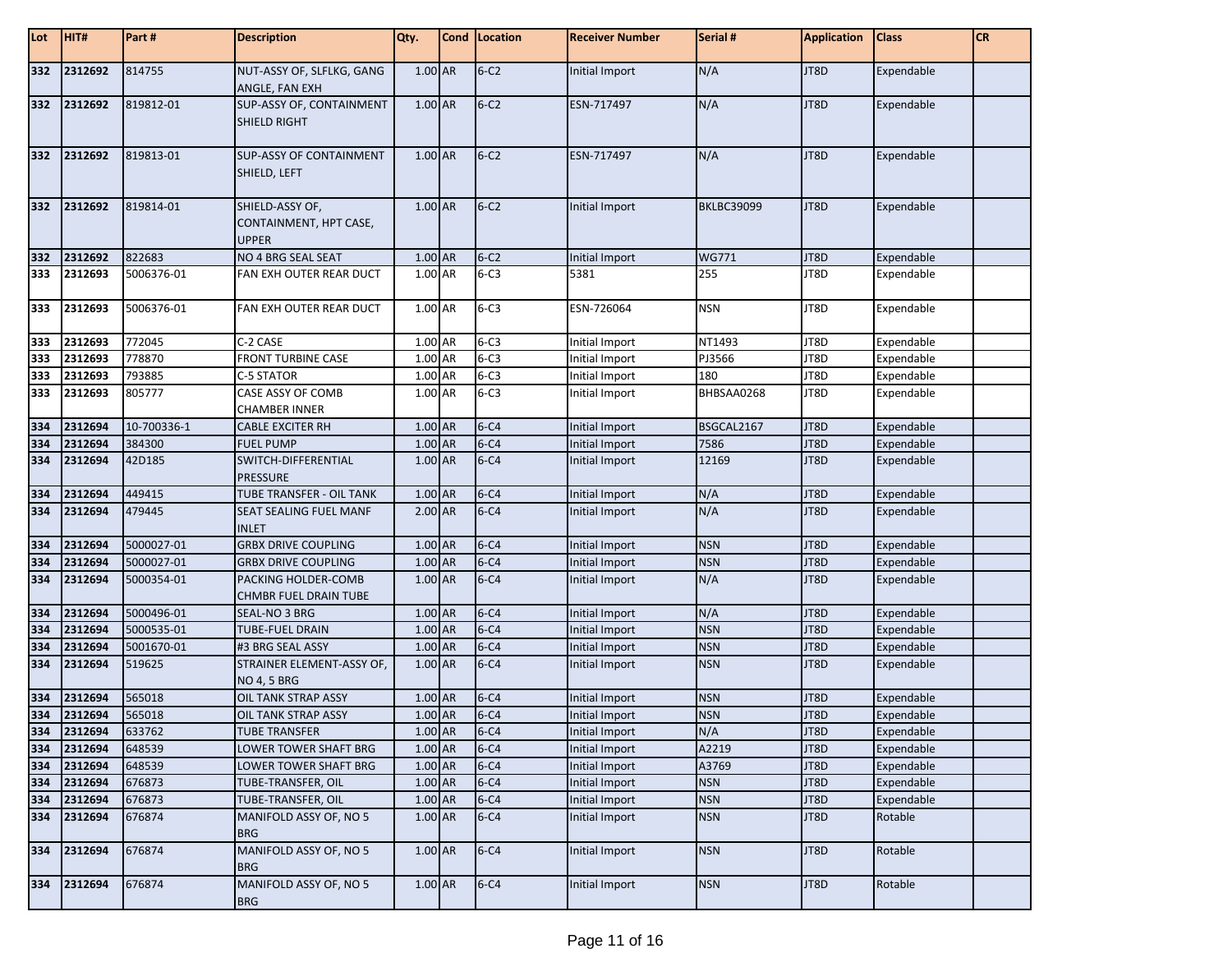| Lot | HIT#    | Part # | <b>Description</b>                                   | Qty.      | Cond   Location | <b>Receiver Number</b> | Serial #   | <b>Application</b> | <b>Class</b> | <b>CR</b> |
|-----|---------|--------|------------------------------------------------------|-----------|-----------------|------------------------|------------|--------------------|--------------|-----------|
| 334 | 2312694 | 676874 | MANIFOLD ASSY OF, NO 5<br><b>BRG</b>                 | $1.00$ AR | $6 - C4$        | Initial Import         | <b>NSN</b> | JT8D               | Rotable      |           |
| 334 | 2312694 | 711224 | NO 5 BRG DAMPER                                      | 1.00 AR   | $6 - C4$        | Initial Import         | <b>NSN</b> | JT8D               | Expendable   |           |
| 334 | 2312694 | 711224 | NO 5 BRG DAMPER                                      | 1.00 AR   | $6 - C4$        | Initial Import         | 7404A207   | JT8D               | Expendable   |           |
| 334 | 2312694 | 725537 | <b>NO 5 BRG HOUSING</b>                              | 1.00 AR   | $6 - C4$        | <b>Initial Import</b>  | SV5969     | JT8D               | Expendable   |           |
| 334 | 2312694 | 738181 | NO 6 BEARING                                         | 1.00 AR   | $6 - C4$        | Initial Import         | 6961       | JT8D               | Expendable   |           |
| 334 | 2312694 | 738181 | NO 6 BEARING                                         | 1.00 AR   | $6 - C4$        | Initial Import         | BMEWAH9030 | JT8D               | Expendable   |           |
| 334 | 2312694 | 738184 | UPPER TOWER SHAFT BRG                                | 1.00 AR   | $6 - C4$        | Initial Import         | 9199       | JT8D               | Expendable   |           |
| 334 | 2312694 | 738184 | UPPER TOWER SHAFT BRG                                | 1.00 AR   | $6 - C4$        | Initial Import         | 8377       | JT8D               | Expendable   |           |
| 334 | 2312694 | 738184 | <b>UPPER TOWER SHAFT BRG</b>                         | 1.00 AR   | $6 - C4$        | Initial Import         | 10730      | JT8D               | Expendable   |           |
| 334 | 2312694 | 738184 | UPPER TOWER SHAFT BRG                                | 1.00 AR   | $6 - C4$        | Initial Import         | 6125       | JT8D               | Expendable   |           |
| 334 | 2312694 | 738185 | UPPER TOWER SHAFT BRG                                | $1.00$ AR | $6 - C4$        | Initial Import         | G1393      | JT8D               | Expendable   |           |
| 334 | 2312694 | 738185 | <b>UPPER TOWER SHAFT BRG</b>                         | 1.00 AR   | $6 - C4$        | Initial Import         | G1601      | JT8D               | Expendable   |           |
| 334 | 2312694 | 739483 | NO 3 BEARING                                         | 1.00 AR   | $6 - C4$        | Initial Import         | 8106       | JT8D               | Expendable   |           |
| 334 | 2312694 | 739483 | <b>NO 3 BEARING</b>                                  | 1.00 AR   | $6 - C4$        | <b>Initial Import</b>  | 8452       | JT8D               | Expendable   |           |
| 334 | 2312694 | 740260 | NUT-BRG RTNG, INTERNAL<br><b>THD</b>                 | 1.00 AR   | $6 - C4$        | Initial Import         | <b>NSN</b> | JT8D               | Expendable   |           |
| 334 | 2312694 | 749965 | COOLER ASSY-OIL, FUEL                                | 1.00 AR   | $6 - C4$        | Initial Import         | PZ5860     | JT8D               | Expendable   |           |
| 334 | 2312694 | 757969 | <b>NO 3 BRG OUT RACE RTNG</b><br><b>NUT</b>          | 1.00 AR   | $6 - C4$        | Initial Import         | <b>NSN</b> | JT8D               | Expendable   |           |
| 334 | 2312694 | 759019 | NUT-BRG RTNG, INTERNAL<br><b>THD</b>                 | 1.00 AR   | $6 - C4$        | Initial Import         | <b>NSN</b> | JT8D               | Expendable   |           |
| 334 | 2312694 | 759020 | <b>NO 2 BEARING</b>                                  | $1.00$ AR | $6 - C4$        | Initial Import         | 1328       | JT8D               | Expendable   |           |
| 334 | 2312694 | 760015 | <b>NUT-TURB EXH STRUT</b>                            | 8.00 AR   | $6 - C4$        | Initial Import         | N/A        | JT8D               | Expendable   |           |
| 334 | 2312694 | 760069 | <b>TUBE TRANSFER</b>                                 | 3.00 AR   | $6 - C4$        | Initial Import         | N/A        | JT8D               | Expendable   |           |
| 334 | 2312694 | 760069 | <b>TUBE TRANSFER</b>                                 | 3.00 AR   | $6 - C4$        | Initial Import         | N/A        | JT8D               | Expendable   |           |
| 334 | 2312694 | 760069 | <b>TUBE TRANSFER</b>                                 | $2.00$ AR | $6 - C4$        | Initial Import         | N/A        | JT8D               | Expendable   |           |
| 334 | 2312694 | 760069 | <b>TUBE TRANSFER</b>                                 | 3.00 AR   | $6 - C4$        | Initial Import         | N/A        | JT8D               | Expendable   |           |
| 334 | 2312694 | 761459 | TUBE-ASSY OF, PRESSURE<br>SENSING, DIFFUSER INTERNAL | 1.00 AR   | $6 - C4$        | Initial Import         | <b>NSN</b> | JT8D               | Expendable   |           |
| 334 | 2312694 | 761459 | TUBE-ASSY OF, PRESSURE<br>SENSING, DIFFUSER INTERNAL | 1.00 AR   | $6 - C4$        | Initial Import         | <b>NSN</b> | JT8D               | Expendable   |           |
| 334 | 2312694 | 761459 | TUBE-ASSY OF, PRESSURE<br>SENSING, DIFFUSER INTERNAL | 1.00 AR   | $6 - C4$        | Initial Import         | <b>NSN</b> | JT8D               | Expendable   |           |
| 334 | 2312694 | 761459 | TUBE-ASSY OF, PRESSURE<br>SENSING, DIFFUSER INTERNAL | 1.00 AR   | $6 - C4$        | Initial Import         | N/A        | JT8D               | Expendable   |           |
| 334 | 2312694 | 761466 | TUBE ASSY OF PS3 BLEED<br><b>CONTROL OUTER</b>       | 1.00 AR   | $6 - C4$        | Initial Import         | <b>NSN</b> | JT8D               | Expendable   |           |
| 334 | 2312694 | 762199 | <b>CLEVIS-FAN EXH STRUT</b>                          | 4.00 AR   | $6 - C4$        | Initial Import         | N/A        | JT8D               | Expendable   |           |
| 334 | 2312694 | 762199 | <b>CLEVIS-FAN EXH STRUT</b>                          | 4.00 AR   | $6 - C4$        | Initial Import         | N/A        | JT8D               | Expendable   |           |
| 334 | 2312694 | 762472 | NO 2 AND 3 BRG OIL NOZZLE                            | 1.00 AR   | $6 - C4$        | Initial Import         | <b>NSN</b> | JT8D               | Expendable   |           |
| 334 | 2312694 | 762472 | NO 2 AND 3 BRG OIL NOZZLE                            | 1.00 AR   | $6 - C4$        | Initial Import         | <b>NSN</b> | JT8D               | Expendable   |           |
| 334 | 2312694 | 762493 | RING-ASSY OF, NO 3 BRG                               | $1.00$ AR | $6 - C4$        | Initial Import         | <b>NSN</b> | JT8D               | Expendable   |           |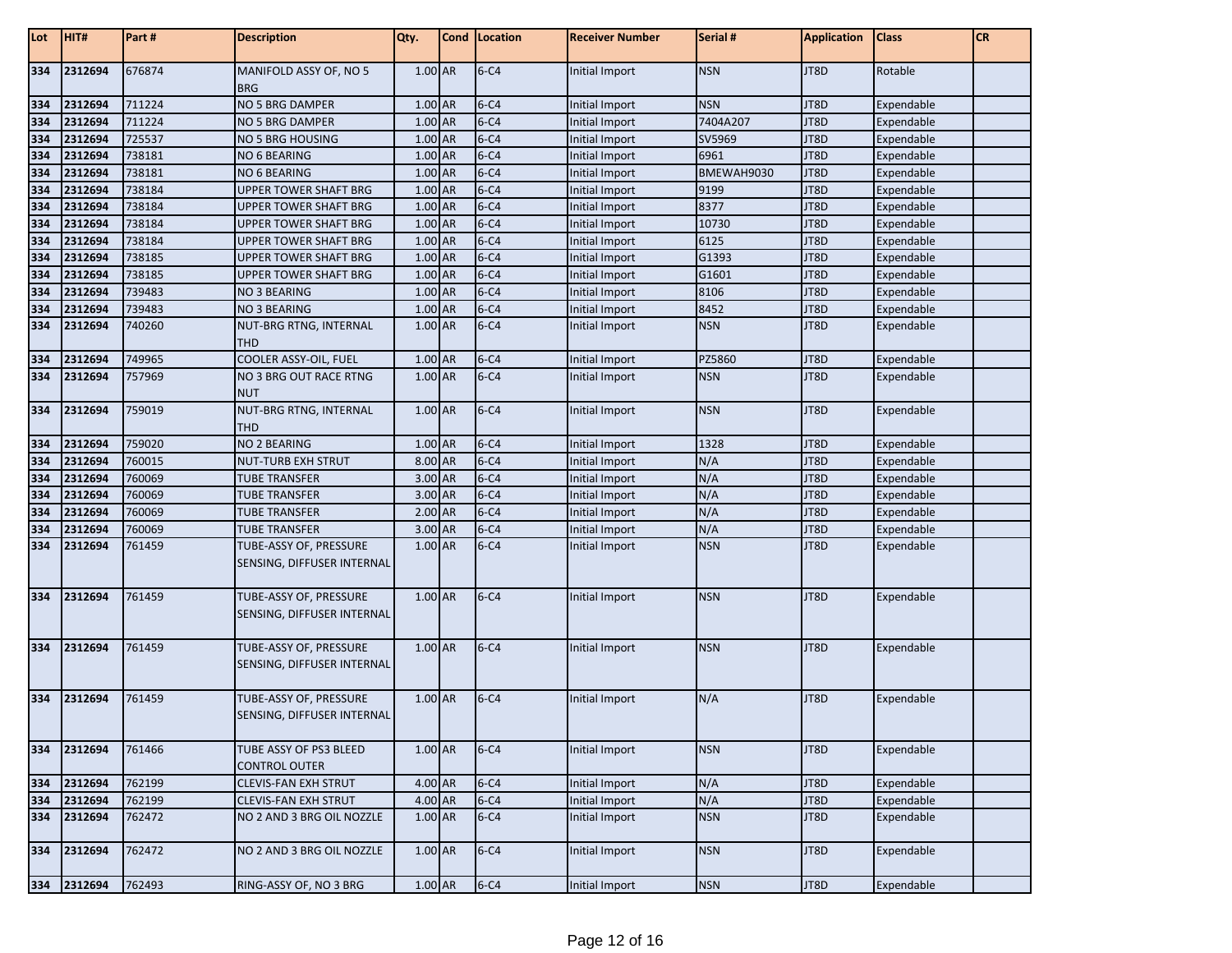| Lot | HIT#        | Part # | <b>Description</b>                                   | Qty.      | Cond Location | <b>Receiver Number</b> | Serial #   | <b>Application</b> | <b>Class</b> | <b>CR</b> |
|-----|-------------|--------|------------------------------------------------------|-----------|---------------|------------------------|------------|--------------------|--------------|-----------|
| 334 | 2312694     | 766259 | CONNECTOR-TUBE, NO 3 BRG                             | 2.00 AR   | $6 - C4$      | Initial Import         | N/A        | JT8D               | Expendable   |           |
| 334 | 2312694     | 767390 | NOZZLE ASSY OF #1 BRG                                | 1.00 AR   | $6 - C4$      | Initial Import         | <b>NSN</b> | JT8D               | Expendable   |           |
| 334 | 2312694     | 767390 | NOZZLE ASSY OF #1 BRG                                | 1.00 AR   | $6 - C4$      | <b>Initial Import</b>  | <b>NSN</b> | JT8D               | Expendable   |           |
| 334 | 2312694     | 767454 | STOP NO 4 BRG DRAIN TUBE                             | 1.00 AR   | $6 - C4$      | Initial Import         | <b>NSN</b> | JT8D               | Expendable   |           |
| 334 | 2312694     | 771619 | SEAL-NO 2 BRG                                        | 1.00 AR   | $6 - C4$      | Initial Import         | <b>NSN</b> | JT8D               | Expendable   |           |
| 334 | 2312694     | 771619 | SEAL-NO 2 BRG                                        | 1.00 AR   | $6 - C4$      | Initial Import         | <b>NSN</b> | JT8D               | Expendable   |           |
| 334 | 2312694     | 771619 | SEAL-NO 2 BRG                                        | 1.00 AR   | $6 - C4$      | Initial Import         | <b>NSN</b> | JT8D               | Expendable   |           |
| 334 | 2312694     | 771710 | DUCT-ASSY OF, FAN, COMB.<br><b>CHAMBER AND TURB.</b> | $2.00$ AR | $6 - C4$      | Initial Import         | N/A        | JT8D               | Expendable   |           |
| 334 | 2312694     | 771714 | PACKING HOLDER-SPARK<br><b>IGNTR</b>                 | 1.00 AR   | $6 - C4$      | Initial Import         | N/A        | JT8D               | Expendable   |           |
| 334 | 2312694     | 771716 | FAN DISCH. SEALING SEAT                              | 2.00 AR   | $6 - C4$      | Initial Import         | N/A        | JT8D               | Expendable   |           |
| 334 | 2312694     | 771716 | FAN DISCH. SEALING SEAT                              | 2.00 AR   | $6 - C4$      | Initial Import         | N/A        | JT8D               | Expendable   |           |
| 334 | 2312694     | 771898 | NOZZLE-ASSY OF, NO 4 BRG                             | 1.00 AR   | $6 - C4$      | Initial Import         | N/A        | JT8D               | Expendable   |           |
| 334 | 2312694     | 772626 | TUBE TRANSFER, SHORT                                 | 1.00 AR   | $6 - C4$      | Initial Import         | N/A        | JT8D               | Expendable   |           |
| 334 | 2312694     | 775295 | <b>SUPPORT-TURB AIR SEALING</b><br>RING, LH, 4STG    | 1.00 AR   | $6 - C4$      | Initial Import         | 182        | JT8D               | Expendable   |           |
| 334 | 2312694     | 775295 | <b>SUPPORT-TURB AIR SEALING</b><br>RING, LH, 4STG    | 1.00 AR   | $6 - C4$      | Initial Import         | 1006-2     | JT8D               | Expendable   |           |
| 334 | 2312694     | 775295 | <b>SUPPORT-TURB AIR SEALING</b><br>RING, LH, 4STG    | 1.00 AR   | $6 - C4$      | Initial Import         | 581-2      | JT8D               | Expendable   |           |
| 334 | 2312694     | 775295 | SUPPORT-TURB AIR SEALING<br>RING, LH, 4STG           | 1.00 AR   | $6 - C4$      | Initial Import         | 328-1      | JT8D               | Expendable   |           |
| 334 | 2312694     | 775295 | SUPPORT-TURB AIR SEALING<br>RING, LH, 4STG           | 1.00 AR   | $6 - C4$      | Initial Import         | 1197-1     | JT8D               | Expendable   |           |
| 334 | 2312694     | 775295 | SUPPORT-TURB AIR SEALING<br>RING, LH, 4STG           | 1.00 AR   | $6 - C4$      | Initial Import         | <b>NSN</b> | JT8D               | Expendable   |           |
| 334 | 2312694     | 775295 | <b>SUPPORT-TURB AIR SEALING</b><br>RING, LH, 4STG    | 1.00 AR   | $6 - C4$      | Initial Import         | 7182       | JT8D               | Expendable   |           |
| 334 | 2312694     | 775295 | <b>SUPPORT-TURB AIR SEALING</b><br>RING, LH, 4STG    | 1.00 AR   | $6 - C4$      | Initial Import         | 33GG       | JT8D               | Expendable   |           |
| 334 | 2312694     | 775295 | <b>SUPPORT-TURB AIR SEALING</b><br>RING, LH, 4STG    | 1.00 AR   | $6 - C4$      | Initial Import         | 430-1      | JT8D               | Expendable   |           |
| 334 | 2312694     | 775295 | <b>SUPPORT-TURB AIR SEALING</b><br>RING, LH, 4STG    | 1.00 AR   | $6 - C4$      | ESN-717497             | N/A        | JT8D               | Expendable   |           |
| 334 | 2312694     | 775730 | NO 2 BRG SEAL ASSY                                   | 1.00 AR   | $6 - C4$      | Initial Import         | N/A        | JT8D               | Expendable   |           |
|     | 334 2312694 | 776319 | FAN EXIT CASE-200                                    | 1.00 AR   | $6 - C4$      | Initial Import         | 1579       | JT8D               | Expendable   |           |
| 334 | 2312694     | 776385 | NUT-ASSY OF, SLFLKG, GANG                            | 1.00 AR   | $6 - C4$      | Initial Import         | N/A        | JT8D               | Expendable   |           |
|     |             |        | ANGLE, FAN EXH                                       |           |               |                        |            |                    |              |           |
| 334 | 2312694     | 776385 | NUT-ASSY OF, SLFLKG, GANG                            | 1.00 AR   | $6 - C4$      | Initial Import         | N/A        | JT8D               | Expendable   |           |
|     |             |        | ANGLE, FAN EXH                                       |           |               |                        |            |                    |              |           |
| 334 | 2312694     | 776385 | NUT-ASSY OF, SLFLKG, GANG<br>ANGLE, FAN EXH          | 1.00 AR   | $6 - C4$      | Initial Import         | N/A        | JT8D               | Expendable   |           |
| 334 | 2312694     | 776386 | NUT-ASSY OF, SLFLKG, GANG<br>ANGLE, FAN EXH          | $1.00$ AR | $6 - C4$      | Initial Import         | <b>NSN</b> | JT8D               | Expendable   |           |
| 334 | 2312694     | 776386 | NUT-ASSY OF, SLFLKG, GANG<br>ANGLE, FAN EXH          | $1.00$ AR | $6 - C4$      | Initial Import         | <b>NSN</b> | JT8D               | Expendable   |           |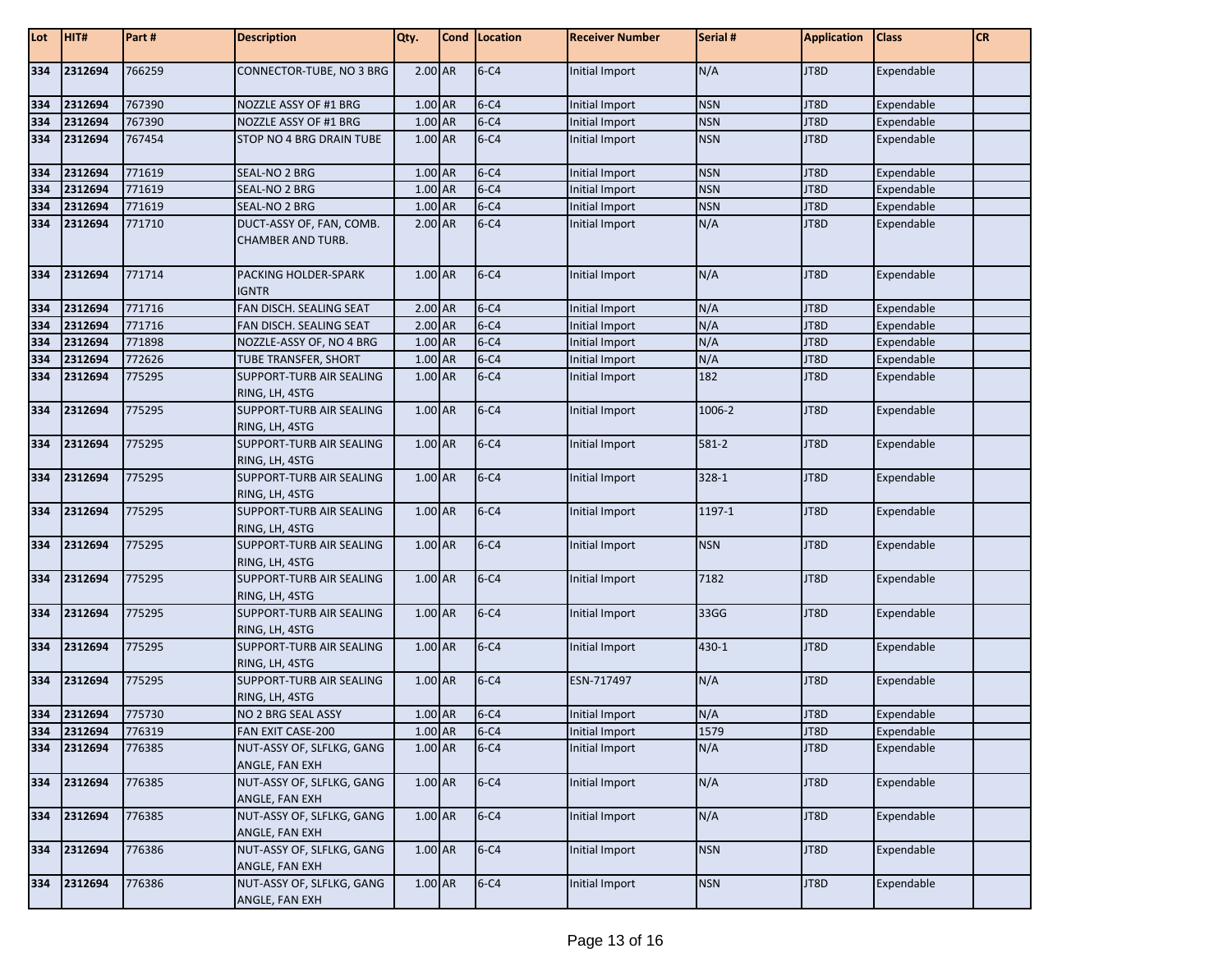| Lot        | HIT#               | Part#            | <b>Description</b>                                 | Qty.               | Cond   Location      | <b>Receiver Number</b>           | Serial #   | <b>Application</b> | <b>Class</b>             | <b>CR</b> |
|------------|--------------------|------------------|----------------------------------------------------|--------------------|----------------------|----------------------------------|------------|--------------------|--------------------------|-----------|
| 334        | 2312694            | 776386           | NUT-ASSY OF, SLFLKG, GANG<br>ANGLE, FAN EXH        | 1.00 AR            | $6 - C4$             | Initial Import                   | <b>NSN</b> | JT8D               | Expendable               |           |
| 334        | 2312694            | 776443           | CABLE AND BOX-ASSY OF,<br><b>THERMOCOUPLE</b>      | 1.00 AR            | $6 - C4$             | Initial Import                   | 71858      | JT8D               | Expendable               |           |
| 334        | 2312694            | 776443           | CABLE AND BOX-ASSY OF,<br>THERMOCOUPLE             | 1.00 AR            | $6 - C4$             | Initial Import                   | 202683     | JT8D               | Expendable               |           |
| 334        | 2312694            | 776443           | CABLE AND BOX-ASSY OF,<br>THERMOCOUPLE             | 1.00 AR            | $6 - C4$             | Initial Import                   | 155405     | JT8D               | Expendable               |           |
| 334        | 2312694            | 776443           | CABLE AND BOX-ASSY OF,<br>THERMOCOUPLE             | 1.00 AR            | $6 - C4$             | Initial Import                   | 9346H      | JT8D               | Expendable               |           |
| 334        | 2312694            | 776633           | PACKING HOLDER NO 4 1/2<br>AND NO 6 BRG PRESS TUBE | 1.00 AR            | $6 - C4$             | Initial Import                   | <b>NSN</b> | JT8D               | Expendable               |           |
| 334        | 2312694            | 776634           | SEAT-SEALING, DUCT, FAN<br><b>EXH</b>              | 1.00 AR            | $6 - C4$             | Initial Import                   | N/A        | JT8D               | Expendable               |           |
| 334        | 2312694            | 777748           | SUPPORT-TURB AIR SEALING<br>RING, RH, 4STG         | 1.00 AR            | $6 - C4$             | Initial Import                   | <b>NSN</b> | JT8D               | Expendable               |           |
| 334        | 2312694            | 777748           | SUPPORT-TURB AIR SEALING<br>RING, RH, 4STG         | 1.00 AR            | $6 - C4$             | Initial Import                   | 587-2      | JT8D               | Expendable               |           |
| 334        | 2312694            | 777748           | SUPPORT-TURB AIR SEALING<br>RING, RH, 4STG         | 1.00 AR            | $6 - C4$             | Initial Import                   | $391 - 2$  | JT8D               | Expendable               |           |
| 334        | 2312694            | 777752           | NO 6 BRG COVER                                     | 1.00 AR            | $6 - C4$             | Initial Import                   | <b>NSN</b> | JT8D               | Expendable               |           |
| 334        | 2312694            | 777762           | T-3 OAS SPACERS                                    | 3.00 AR            | $6 - C4$             | Initial Import                   | N/A        | JT8D               | Expendable               |           |
| 334        | 2312694            | 777762           | T-3 OAS SPACERS                                    | 3.00 AR            | $6 - C4$             | Initial Import                   | N/A        | JT8D               | Expendable               |           |
| 334        | 2312694            | 777762           | T-3 OAS SPACERS                                    | 3.00 AR            | $6 - C4$             | Initial Import                   | N/A        | JT8D               | Expendable               |           |
| 334        | 2312694            | 777762           | T-3 OAS SPACERS                                    | 3.00 AR            | $6 - C4$             | Initial Import                   | N/A        | JT8D               | Expendable               |           |
| 334        | 2312694            | 777762           | T-3 OAS SPACERS                                    | 3.00 AR            | $6 - C4$             | <b>Initial Import</b>            | N/A        | JT8D               | Expendable               |           |
| 334        | 2312694            | 777762           | T-3 OAS SPACERS                                    | 3.00 AR            | $6 - C4$             | <b>Initial Import</b>            | N/A        | JT8D               | Expendable               |           |
| 334        | 2312694            | 777762           | T-3 OAS SPACERS                                    | 3.00 AR            | $6 - C4$             | Initial Import                   | N/A        | JT8D               | Expendable               |           |
| 334        | 2312694            | 777762           | T-3 OAS SPACERS                                    | 3.00 AR            | $6 - C4$             | Initial Import                   | N/A        | JT8D               | Expendable               |           |
| 334        | 2312694            | 777762           | T-3 OAS SPACERS                                    | 3.00 AR            | $6 - C4$             | <b>Initial Import</b>            | N/A        | JT8D               | Expendable               |           |
| 334        | 2312694            | 777762           | T-3 OAS SPACERS                                    | 3.00 AR            | $6 - C4$             | Initial Import                   | N/A        | JT8D               | Expendable               |           |
| 334        | 2312694            | 777762           | T-3 OAS SPACERS                                    | 3.00 AR            | $6 - C4$             | Initial Import                   | N/A        | JT8D               | Expendable               |           |
| 334        | 2312694            | 777762           | T-3 OAS SPACERS                                    | 3.00 AR            | $6 - C4$             | Initial Import                   | N/A        | JT8D               | Expendable               |           |
| 334        | 2312694            | 777762           | T-3 OAS SPACERS                                    | 3.00 AR            | $6 - C4$             | Initial Import                   | N/A        | JT8D               | Expendable               |           |
| 334        | 2312694            | 777762           | T-3 OAS SPACERS                                    | 1.00 AR            | $6 - C4$<br>$6 - C4$ | Initial Import                   | N/A        | JT8D               | Expendable               |           |
| 334<br>334 | 2312694<br>2312694 | 777762<br>777762 | T-3 OAS SPACERS<br>T-3 OAS SPACERS                 | 3.00 AR<br>1.00 AR | $6 - C4$             | Initial Import<br>Initial Import | N/A<br>N/A | JT8D<br>JT8D       | Expendable<br>Expendable |           |
| 334        | 2312694            | 777843           | TUBE-ASSY OF, TRANSFER,<br><b>SEAL RING</b>        | 1.00 AR            | $6 - C4$             | Initial Import                   | N/A        | JT8D               | Expendable               |           |
| 334        | 2312694            | 781291           | COVER PLATE-ACCESS,<br>DIFFUSER FAN DUCT FAIRING   | 1.00 AR            | $6 - C4$             | Initial Import                   | <b>NSN</b> | JT8D               | Expendable               |           |
| 334        | 2312694            | 792704           | COVER-ASSY OF, BOSS INSTM                          | $2.00$ AR          | $6 - C4$             | Initial Import                   | N/A        | JT8D               | Expendable               |           |
| 334        | 2312694            | 793121           | PLATE ASSY-RTNG, BRG, NO 6                         | 1.00 AR            | $6 - C4$             | Initial Import                   | N/A        | JT8D               | Expendable               |           |
| 334        | 2312694            | 794418           | SUPPORT, ASSY NO.1 BRG                             | 1.00 AR            | $6 - C4$             | Initial Import                   | <b>NSN</b> | JT8D               | Expendable               |           |
| 334        | 2312694            | 795073           | NUT-BRG RTNG, EXT THD                              | 1.00 AR            | $6 - C4$             | Initial Import                   | <b>NSN</b> | JT8D               | Expendable               |           |
| 334        | 2312694            | 795073           | NUT-BRG RTNG, EXT THD                              | 1.00 AR            | $6 - C4$             | <b>Initial Import</b>            | <b>NSN</b> | JT8D               | Expendable               |           |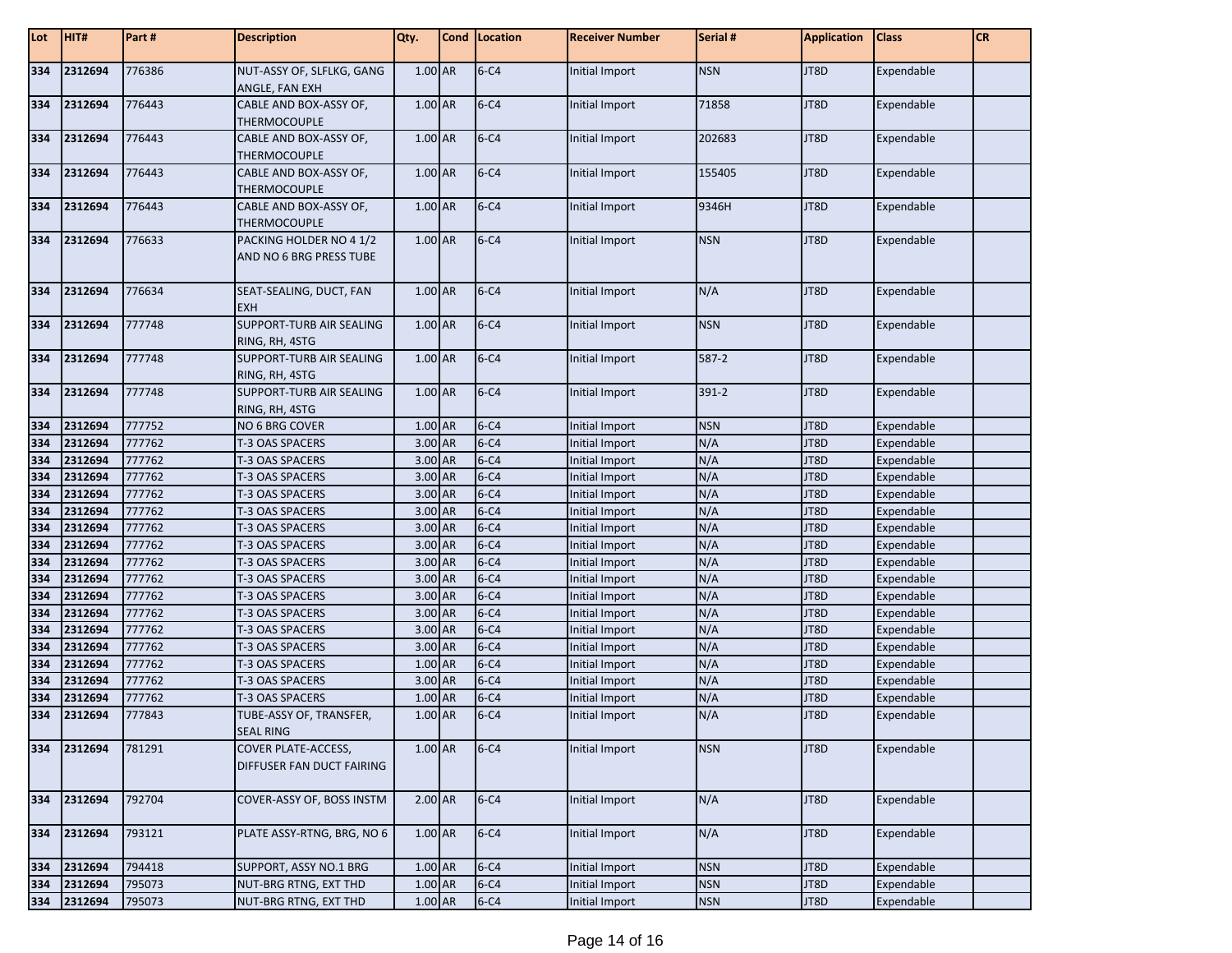| Lot | HIT#    | Part#  | <b>Description</b>                       | Qty.      | Cond   Location | <b>Receiver Number</b> | Serial #   | <b>Application</b> | <b>Class</b> | <b>CR</b> |
|-----|---------|--------|------------------------------------------|-----------|-----------------|------------------------|------------|--------------------|--------------|-----------|
| 334 | 2312694 | 795073 | NUT-BRG RTNG, EXT THD                    | 1.00 AR   | $6 - C4$        | Initial Import         | <b>NSN</b> | JT8D               | Expendable   |           |
| 334 | 2312694 | 795073 | NUT-BRG RTNG, EXT THD                    | $1.00$ AR | $6 - C4$        | Initial Import         | <b>NSN</b> | JT8D               | Expendable   |           |
| 334 | 2312694 | 795073 | NUT-BRG RTNG, EXT THD                    | 1.00 AR   | $6 - C4$        | Initial Import         | <b>NSN</b> | JT8D               | Expendable   |           |
| 334 | 2312694 | 795073 | NUT-BRG RTNG, EXT THD                    | $1.00$ AR | $6 - C4$        | Initial Import         | <b>NSN</b> | JT8D               | Expendable   |           |
| 334 | 2312694 | 795073 | NUT-BRG RTNG, EXT THD                    | $1.00$ AR | $6 - C4$        | Initial Import         | <b>NSN</b> | JT8D               | Expendable   |           |
| 334 | 2312694 | 795325 | TRAP-ASSY OF,                            | 1.00 AR   | $6 - C4$        | Initial Import         | <b>NSN</b> | JT8D               | Expendable   |           |
|     |         |        | CONDENSATION                             |           |                 |                        |            |                    |              |           |
| 334 | 2312694 | 799216 | TIEROD-FR COMPR                          | 30.00 AR  | $6 - C4$        | Initial Import         | N/A        | JT8D               | Expendable   |           |
| 334 | 2312694 | 799216 | TIEROD-FR COMPR                          | 32.00 AR  | $6 - C4$        | Initial Import         | N/A        | JT8D               | Expendable   |           |
| 334 | 2312694 | 799216 | TIEROD-FR COMPR                          | 32.00 AR  | $6 - C4$        | Initial Import         | N/A        | JT8D               | Expendable   |           |
| 334 | 2312694 | 799217 | TIEROD-FR COMPR                          | 24.00 AR  | $6 - C4$        | Initial Import         | N/A        | JT8D               | Expendable   |           |
| 334 | 2312694 | 799217 | TIEROD-FR COMPR                          | 24.00 AR  | $6 - C4$        | Initial Import         | N/A        | JT8D               | Expendable   |           |
| 334 | 2312694 | 799784 | <b>FRONT FAN CASE</b>                    | 1.00 AR   | $6 - C4$        | Initial Import         | TM6259     | JT8D               | Expendable   |           |
| 334 | 2312694 | 800145 | SHIELD-ASSY OF, HEAT, NO 4               | 1.00 AR   | $6 - C4$        | Initial Import         | <b>NSN</b> | JT8D               | Expendable   |           |
|     |         |        | <b>BRG</b>                               |           |                 |                        |            |                    |              |           |
| 334 | 2312694 | 800145 | SHIELD-ASSY OF, HEAT, NO 4               | 1.00 AR   | $6 - C4$        | Initial Import         | <b>NSN</b> | JT8D               | Expendable   |           |
|     |         |        | <b>BRG</b>                               |           |                 |                        |            |                    |              |           |
| 334 | 2312694 | 801847 | SHIELD-ASSY OF, HEAT, NO 4<br><b>BRG</b> | 1.00 AR   | $6 - C4$        | Initial Import         | <b>NSN</b> | <b>IT8D</b>        | Expendable   |           |
| 334 | 2312694 | 801847 | SHIELD-ASSY OF, HEAT, NO 4<br><b>BRG</b> | 1.00 AR   | $6 - C4$        | Initial Import         | <b>NSN</b> | JT8D               | Expendable   |           |
| 334 | 2312694 | 803912 | PLATE-RTNG, NO 5 BRG                     | 1.00 AR   | $6 - C4$        | Initial Import         | <b>NSN</b> | JT8D               | Expendable   |           |
| 334 | 2312694 | 805004 | NO 4 BRG SEAL SPACER                     | 1.00 AR   | $6 - C4$        | Initial Import         | <b>NSN</b> | JT8D               | Expendable   |           |
| 334 | 2312694 | 805004 | NO 4 BRG SEAL SPACER                     | $1.00$ AR | $6 - C4$        | Initial Import         | BGNKAA0210 | JT8D               | Expendable   |           |
| 334 | 2312694 | 805004 | NO 4 BRG SEAL SPACER                     | 1.00 AR   | $6 - C4$        | Initial Import         | <b>NSN</b> | JT8D               | Expendable   |           |
| 334 | 2312694 | 805005 | NO 4 BRG SEAL SEAT                       | 1.00 AR   | $6 - C4$        | Initial Import         | 83         | JT8D               | Expendable   |           |
| 334 | 2312694 | 805005 | NO 4 BRG SEAL SEAT                       | 1.00 AR   | $6 - C4$        | Initial Import         | A3022      | JT8D               | Expendable   |           |
| 334 | 2312694 | 805005 | NO 4 BRG SEAL SEAT                       | 1.00 AR   | $6 - C4$        | Initial Import         | A811       | JT8D               | Expendable   |           |
| 334 | 2312694 | 805005 | NO 4 BRG SEAL SEAT                       | 1.00 AR   | $6 - C4$        | Initial Import         | 67         | JT8D               | Expendable   |           |
| 334 | 2312694 | 805005 | NO 4 BRG SEAL SEAT                       | $1.00$ AR | $6 - C4$        | <b>Initial Import</b>  | 319        | JT8D               | Expendable   |           |
| 334 | 2312694 | 805005 | NO 4 BRG SEAL SEAT                       | 1.00 AR   | $6 - C4$        | Initial Import         | US0059     | JT8D               | Expendable   |           |
| 334 | 2312694 | 805006 | NO 4 BRG SEAL ASSY                       | 1.00 AR   | $6 - C4$        | Initial Import         | <b>NSN</b> | JT8D               | Expendable   |           |
| 334 | 2312694 | 805006 | NO 4 BRG SEAL ASSY                       | 1.00 AR   | $6 - C4$        | Initial Import         | <b>NSN</b> | JT8D               | Expendable   |           |
| 334 | 2312694 | 805757 | NOZZLE ASSY OF #1 BRG                    | 1.00 AR   | $6 - C4$        | Initial Import         | <b>NSN</b> | JT8D               | Expendable   |           |
| 334 | 2312694 | 805757 | NOZZLE ASSY OF #1 BRG                    | 1.00 AR   | $6 - C4$        | Initial Import         | <b>NSN</b> | JT8D               | Expendable   |           |
| 334 | 2312694 | 805757 | NOZZLE ASSY OF #1 BRG                    | 1.00 AR   | $6 - C4$        | Initial Import         | <b>NSN</b> | JT8D               | Expendable   |           |
| 334 | 2312694 | 809197 | <b>NO 5 BRG SCAV TUBE</b>                | 1.00 AR   | $6 - C4$        | Initial Import         | <b>NSN</b> | JT8D               | Expendable   |           |
| 334 | 2312694 | 810493 | STOP-EXIT GUIDE VANE CASE                | 1.00 AR   | $6 - C4$        | Initial Import         | 1635       | JT8D               | Expendable   |           |
| 334 | 2312694 | 810493 | STOP-EXIT GUIDE VANE CASE                | 1.00 AR   | $6 - C4$        | *8284                  | 1635       | JT8D               | Expendable   |           |
| 334 | 2312694 | 810493 | STOP-EXIT GUIDE VANE CASE                | $1.00$ AR | $6 - C4$        | *8285                  | 1635       | JT8D               | Expendable   |           |
| 334 | 2312694 | 810493 | STOP-EXIT GUIDE VANE CASE                | 1.00 AR   | $6 - C4$        | *8286                  | 1635       | JT8D               | Expendable   |           |
| 334 | 2312694 | 810493 | STOP-EXIT GUIDE VANE CASE                | 1.00 AR   | $6 - C4$        | *8287                  | 1635       | JT8D               | Expendable   |           |
| 334 | 2312694 | 810493 | STOP-EXIT GUIDE VANE CASE                | 1.00 AR   | $6 - C4$        | *8288                  | 1635       | JT8D               | Expendable   |           |